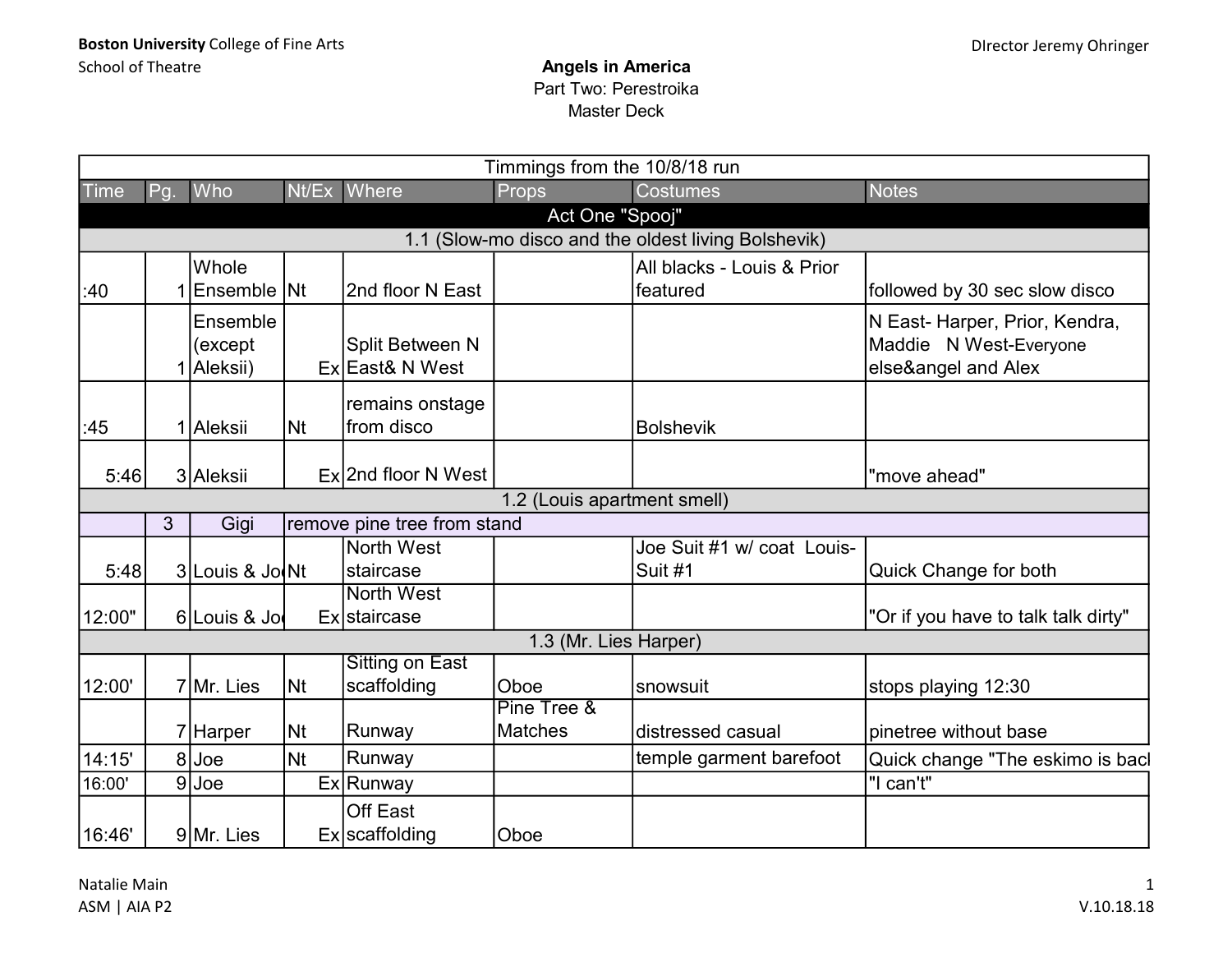| <b>Time</b> | Pg.                                                                                 | Who        |           | Nt/Ex Where                                        | <b>Props</b>          | <b>Costumes</b>                                                    | <b>Notes</b>                 |  |  |  |  |
|-------------|-------------------------------------------------------------------------------------|------------|-----------|----------------------------------------------------|-----------------------|--------------------------------------------------------------------|------------------------------|--|--|--|--|
|             |                                                                                     |            |           |                                                    | Pine Tree &           |                                                                    |                              |  |  |  |  |
| 17:00'      |                                                                                     | 9 Harper   |           | Ex Runway                                          | <b>Matches</b>        |                                                                    | "Lousy vacation"             |  |  |  |  |
|             |                                                                                     |            |           |                                                    |                       | 1.4 (Pitt apartement Hannah entrance)                              |                              |  |  |  |  |
|             | 10 am & Trey Check that Prior's bedside table has lamp, Prior phone and Kleenex Box |            |           |                                                    |                       |                                                                    |                              |  |  |  |  |
| 17:10       |                                                                                     | 10 Hannah  | <b>Nt</b> | Lobby West                                         | Suitcase              | Coat, Suitcase                                                     | to phone in West scaffolding |  |  |  |  |
| 18:05"      |                                                                                     | 10 Hannah  |           | Ex Lobby West                                      | Suitcase              |                                                                    |                              |  |  |  |  |
|             | Transition 4->5                                                                     |            |           |                                                    |                       |                                                                    |                              |  |  |  |  |
|             | 10                                                                                  | Lauren     |           |                                                    |                       | Move Pinetree & Matches from Runway to backstage garage prop table |                              |  |  |  |  |
|             |                                                                                     |            |           | Sam & Trey Open Lobby Doors                        |                       |                                                                    |                              |  |  |  |  |
|             |                                                                                     | Mallikha & |           |                                                    | <b>Prior Bed</b>      |                                                                    | "Mother Pitt is coming" 1.5  |  |  |  |  |
| 18:15'      |                                                                                     | 10 Maddie  | <b>Nt</b> | <b>Center Lobby</b>                                | w/Prior               | <b>Coveralls</b>                                                   | <b>Spikes</b>                |  |  |  |  |
|             |                                                                                     | Sam &      |           |                                                    |                       |                                                                    |                              |  |  |  |  |
|             |                                                                                     | Trey       |           | <b>Close Lobby Doors</b>                           |                       |                                                                    |                              |  |  |  |  |
|             |                                                                                     | Ashby      |           | Help Belize move out Workstation 2nd Floor N. East |                       |                                                                    |                              |  |  |  |  |
|             |                                                                                     |            |           |                                                    | <b>Belize</b>         |                                                                    |                              |  |  |  |  |
|             |                                                                                     |            |           |                                                    | Workstation-          |                                                                    |                              |  |  |  |  |
|             |                                                                                     | 10 Belize  | <b>Nt</b> | 2nd floor N. East phone on                         |                       |                                                                    |                              |  |  |  |  |
|             |                                                                                     |            |           |                                                    |                       | 1.5 (Prior Bed/Belize office "Spooj?")                             |                              |  |  |  |  |
|             |                                                                                     |            |           | Center Lobby on                                    |                       |                                                                    |                              |  |  |  |  |
| 18:30'      |                                                                                     | 11 Prior   | <b>Nt</b> | bed                                                |                       | Nightware w/ Leasions                                              | Bed straight center          |  |  |  |  |
|             |                                                                                     |            |           |                                                    | rolled on with        |                                                                    |                              |  |  |  |  |
| 19:00'      |                                                                                     | 11 Belize  | <b>Nt</b> | 2nd floor N.East   medical station                 |                       | Nurse #1                                                           | enter on phone ring          |  |  |  |  |
| 19:51       |                                                                                     | 12 Henry   | <b>Nt</b> | West                                               | medical charts        | Doctor                                                             |                              |  |  |  |  |
| 21:45       |                                                                                     | 14 Henry   |           | Ex 2nd floor N East                                |                       |                                                                    |                              |  |  |  |  |
|             |                                                                                     |            |           |                                                    | <b>Medical Charts</b> |                                                                    |                              |  |  |  |  |
| 22:30       |                                                                                     | 14 Belize  |           | $Ex$ 2nd floor N West & Workstation                |                       |                                                                    | "indeed she do"              |  |  |  |  |
|             |                                                                                     | Sam        |           | Check that Hospital Bed has Roy's first phone      |                       |                                                                    |                              |  |  |  |  |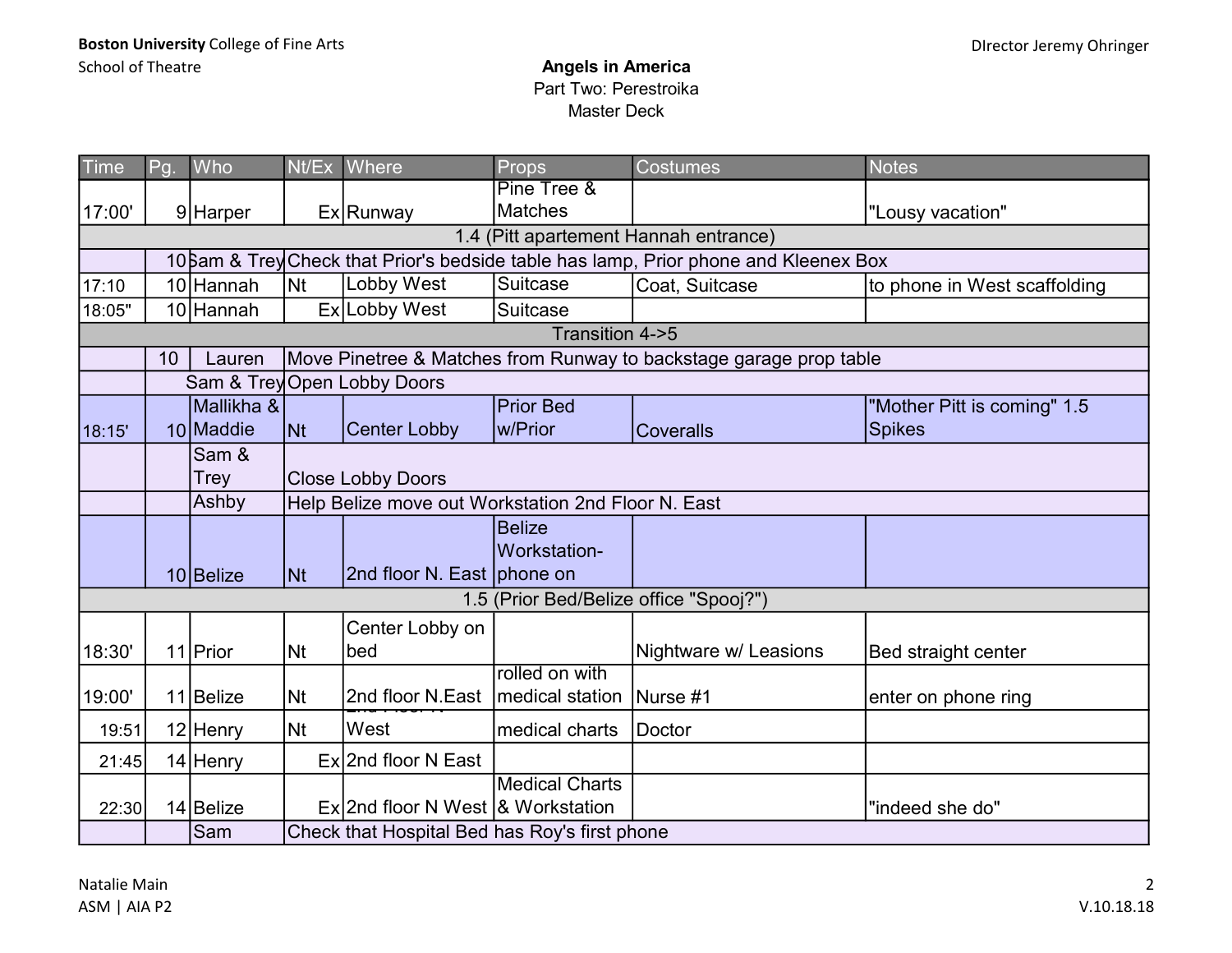| Time   | Pg.                                                                                   | Who          |                | Nt/Ex Where                 | Props                    | <b>Costumes</b>                         | <b>Notes</b>                  |  |  |  |  |
|--------|---------------------------------------------------------------------------------------|--------------|----------------|-----------------------------|--------------------------|-----------------------------------------|-------------------------------|--|--|--|--|
|        |                                                                                       |              |                |                             | Transition 5->6          |                                         |                               |  |  |  |  |
|        |                                                                                       |              |                | Sam & Trey Open Lobby Doors |                          |                                         |                               |  |  |  |  |
|        |                                                                                       | <b>Alex</b>  |                |                             | Remove Bed w/l           |                                         |                               |  |  |  |  |
| 22:31  |                                                                                       | 14 & Maddie  |                | Ex Center Lobby             | Prior                    | <b>Coveralls</b>                        |                               |  |  |  |  |
|        |                                                                                       |              |                | Center Lobby-               |                          |                                         |                               |  |  |  |  |
|        |                                                                                       | Mallikha &   |                | beds pass each              | <b>Roy Hosptial</b>      |                                         |                               |  |  |  |  |
|        |                                                                                       | $14$ Tray    | <b>Nt</b>      | <b>other</b>                | Bed w/ Roy               | <b>Coveralls</b>                        | Lobby East side bed 1.6 spike |  |  |  |  |
|        |                                                                                       | Sam &        |                |                             |                          |                                         |                               |  |  |  |  |
|        |                                                                                       | Trey         |                | <b>Close Lobby Doors</b>    |                          |                                         |                               |  |  |  |  |
|        |                                                                                       | 14 Kendra    | <b>INt</b>     | <b>Lobby West</b>           | wheel on<br>medical cart | <b>Coveralls</b>                        |                               |  |  |  |  |
|        |                                                                                       |              |                |                             |                          |                                         |                               |  |  |  |  |
|        | 1.6 (Roy Hospital Room watch out for the double blind)<br>Sam & Trey Open Lobby Doors |              |                |                             |                          |                                         |                               |  |  |  |  |
|        |                                                                                       |              |                |                             |                          |                                         |                               |  |  |  |  |
|        |                                                                                       |              |                | <b>Center Lobby</b>         |                          |                                         |                               |  |  |  |  |
|        |                                                                                       | Roy (and     |                | beds pass each              |                          |                                         |                               |  |  |  |  |
| 22:45  |                                                                                       | $15 $ Bed)   | N <sub>t</sub> | other                       |                          |                                         |                               |  |  |  |  |
|        |                                                                                       | Sam &        |                |                             |                          |                                         |                               |  |  |  |  |
|        |                                                                                       | Trey         |                | <b>Close Lobby Doors</b>    |                          |                                         |                               |  |  |  |  |
|        |                                                                                       |              |                |                             | <b>Medical Chart</b>     |                                         |                               |  |  |  |  |
|        |                                                                                       | 15 Belize    | N <sub>t</sub> | Lobby West                  | and gloves               |                                         |                               |  |  |  |  |
|        |                                                                                       |              |                |                             | doesn't take off         |                                         |                               |  |  |  |  |
| 28:45' |                                                                                       | 19 Belize    |                | Ex Lobby West               | cart                     |                                         |                               |  |  |  |  |
|        |                                                                                       | Roy (and     |                |                             |                          |                                         |                               |  |  |  |  |
| 30:45' |                                                                                       | $20$ $Be$ d) |                | Ex Center Lobby             |                          | Hospital Gown #1                        |                               |  |  |  |  |
|        |                                                                                       | $\mathbf e$  |                |                             |                          | Make sure park bench has softgood ontop |                               |  |  |  |  |
|        | Transition 6->1                                                                       |              |                |                             |                          |                                         |                               |  |  |  |  |
|        |                                                                                       |              |                | Sam & Tre Open Lobby Doors  |                          |                                         |                               |  |  |  |  |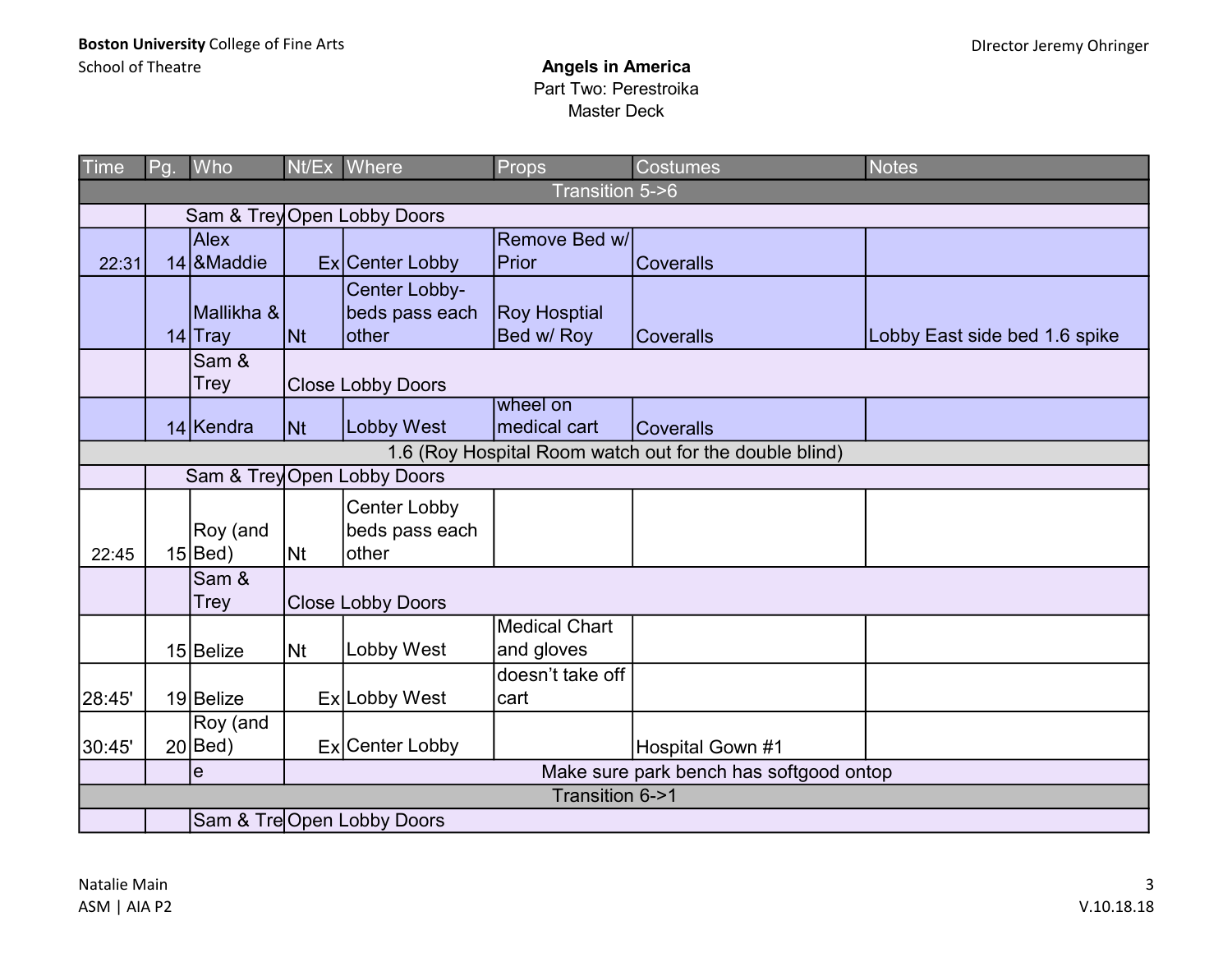| <b>Time</b> | Pg.                                           | Who                                          | Nt/Ex          | Where                                              | Props                                                      | <b>Costumes</b>                                                | <b>Notes</b>                                                                        |  |  |  |  |  |
|-------------|-----------------------------------------------|----------------------------------------------|----------------|----------------------------------------------------|------------------------------------------------------------|----------------------------------------------------------------|-------------------------------------------------------------------------------------|--|--|--|--|--|
| 31:00"      | 20                                            | Sarah &<br>Aida                              |                | Ex Center Lobby                                    | <b>Hospital Bed</b><br>w/Roy                               | <b>Neutral look</b>                                            |                                                                                     |  |  |  |  |  |
|             |                                               | Trey                                         |                | <b>Close Lobby Doors</b>                           |                                                            |                                                                |                                                                                     |  |  |  |  |  |
| 31:45"      |                                               | Maddie &<br>Tray,<br>Kendra &<br>20 Mallikha | <b>INt</b>     | Lobby East                                         | bring on bench<br>w/ softgood<br>ontop like<br>Pallbearers | fabulous funreral                                              | Act 2 spike                                                                         |  |  |  |  |  |
|             |                                               |                                              |                |                                                    | softgood from                                              |                                                                |                                                                                     |  |  |  |  |  |
|             |                                               | $20$ Alex                                    | N <sub>t</sub> | Lobby West                                         | bench                                                      | <b>Funeral Drag</b>                                            |                                                                                     |  |  |  |  |  |
|             | Act Two "The Anti-Migratory Epistle Jan 1986" |                                              |                |                                                    |                                                            |                                                                |                                                                                     |  |  |  |  |  |
|             | 2.1 (Funeral)                                 |                                              |                |                                                    |                                                            |                                                                |                                                                                     |  |  |  |  |  |
|             |                                               | <b>Stage</b><br>Crafter                      |                | Check Prior's Bedside table for Lamp & Prior phone |                                                            |                                                                |                                                                                     |  |  |  |  |  |
|             | 21                                            | Belize,<br>Prior,<br>funeral<br>ensemble Nt  |                | Lobby East                                         | Prior-<br>sungalsses,<br><b>Umbrella</b>                   | <b>Fabulous funeral look Prior-</b><br>Prophet look Alex- Drag |                                                                                     |  |  |  |  |  |
| 31:58"      |                                               | 21 Ensemble                                  |                | Ex Runway                                          | Remove softgood from bench                                 |                                                                |                                                                                     |  |  |  |  |  |
|             |                                               |                                              |                |                                                    | Transition 1->2                                            |                                                                |                                                                                     |  |  |  |  |  |
|             |                                               |                                              |                | Sam & Trey Open Lobby Doors                        |                                                            |                                                                |                                                                                     |  |  |  |  |  |
| 34:00"      |                                               | İMallikha &<br>21 Maddie                     | lNt.           | <b>Center Lobby</b>                                | <b>Roll on Prior</b><br>bed w/ Angel                       | <b>Coveralls</b>                                               | Quick Change- Center spike<br>'and then she arrived" hide<br>behind bed whole scene |  |  |  |  |  |
|             |                                               | Sam &<br>Trey                                |                | <b>Close Lobby Doors</b>                           |                                                            |                                                                |                                                                                     |  |  |  |  |  |
|             |                                               |                                              |                |                                                    | 2.2 (Angel "Greetings Prophet")                            |                                                                |                                                                                     |  |  |  |  |  |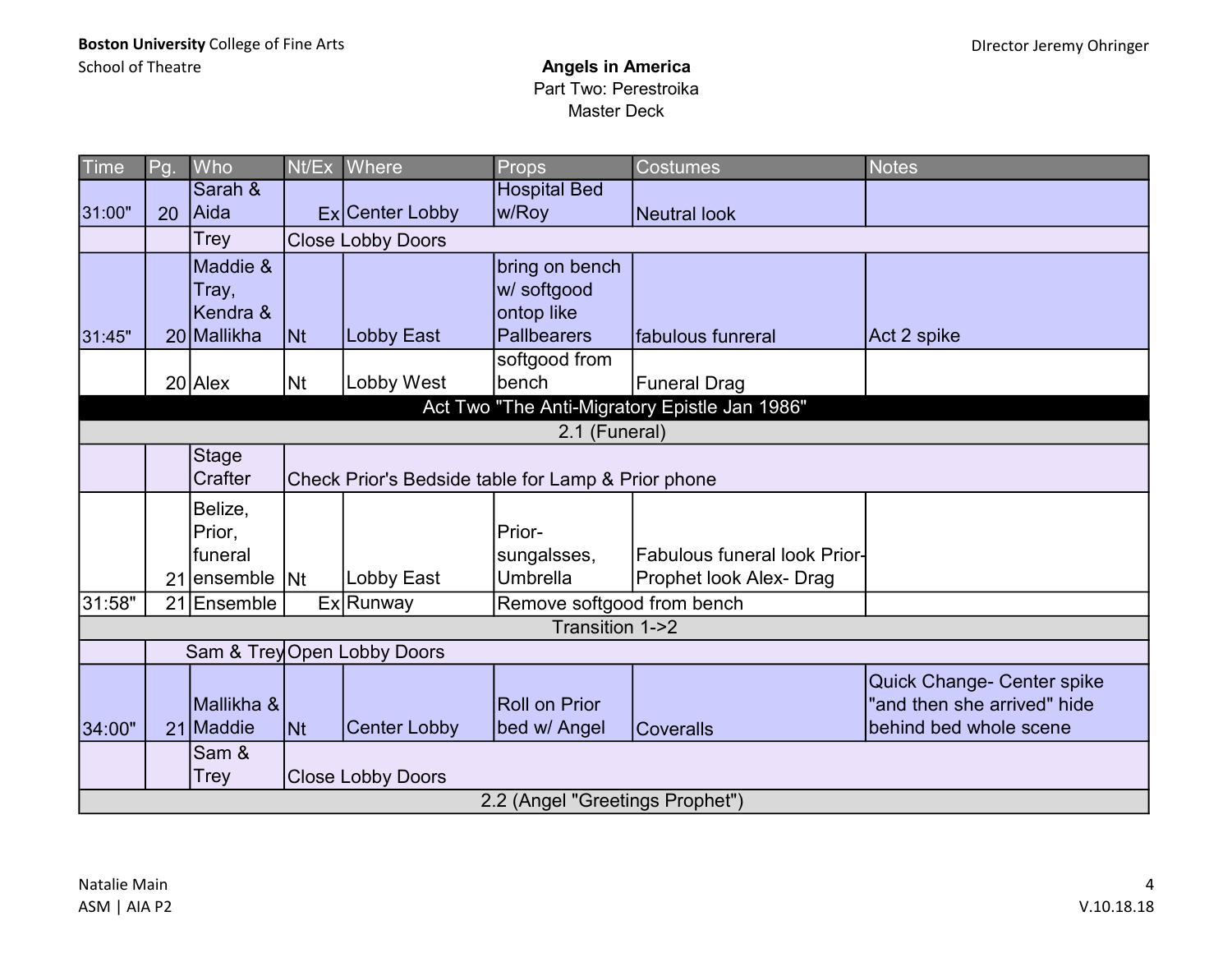| <b>Time</b> | Pg.                                          | Who          | Nt/Ex     | Where                       | Props                           | <b>Costumes</b>            | <b>Notes</b>                    |  |  |  |  |
|-------------|----------------------------------------------|--------------|-----------|-----------------------------|---------------------------------|----------------------------|---------------------------------|--|--|--|--|
|             |                                              |              |           |                             | Suitcase with                   |                            |                                 |  |  |  |  |
|             |                                              |              |           |                             | Great Book &                    |                            |                                 |  |  |  |  |
|             |                                              |              |           |                             | Peepstones in                   |                            |                                 |  |  |  |  |
|             |                                              | Angel on     |           |                             | Lobby West                      | Prior removes prophet look |                                 |  |  |  |  |
| 34:15"      |                                              | $24$ bed     | <b>Nt</b> | Center Lobby                | scaffolding                     | into PJs                   |                                 |  |  |  |  |
|             |                                              | Maddie &     | Onsta     |                             | spin bed                        |                            | already placed behind bed "I'll |  |  |  |  |
| 60:00"      |                                              | 37 Mallikha  | ge        |                             | clockwise                       | <b>Coveralls</b>           | I'll"                           |  |  |  |  |
|             |                                              |              | Onsta     |                             |                                 |                            |                                 |  |  |  |  |
|             |                                              | 37 Belize    | lge       |                             |                                 | <b>Fab Funeral</b>         | unlock bed and spin             |  |  |  |  |
|             |                                              | Angel on     |           |                             |                                 | Prior puts Prophet look    |                                 |  |  |  |  |
| 51:00"      |                                              | $38$ bed     |           | Ex Center Lobby             |                                 | back on                    |                                 |  |  |  |  |
|             |                                              | Stagecraft   |           |                             |                                 |                            |                                 |  |  |  |  |
|             | Have a glass of water ready for Oriene<br>er |              |           |                             |                                 |                            |                                 |  |  |  |  |
|             | Transition 2->3                              |              |           |                             |                                 |                            |                                 |  |  |  |  |
|             |                                              |              |           | Sam & Trey Open Lobby Doors |                                 |                            |                                 |  |  |  |  |
|             |                                              |              |           |                             | Bed w/ Angel                    |                            |                                 |  |  |  |  |
|             |                                              |              |           |                             | suitcase-                       |                            |                                 |  |  |  |  |
|             |                                              | Mallikha &   |           |                             | peepstones &                    |                            |                                 |  |  |  |  |
|             |                                              | 38 Maddie    |           |                             | <b>lbook</b>                    | <b>Coveralls</b>           |                                 |  |  |  |  |
|             |                                              |              |           | Ex Center Lobby             |                                 |                            | already placed behind bed       |  |  |  |  |
|             |                                              | Sam &        |           |                             |                                 |                            |                                 |  |  |  |  |
|             |                                              | Trey         |           | <b>Close Lobby Doors</b>    |                                 |                            |                                 |  |  |  |  |
|             |                                              |              |           |                             | 2.3 (Angel aftermath)           |                            |                                 |  |  |  |  |
|             |                                              | Gigi         |           | <b>Open Runway Door</b>     |                                 |                            |                                 |  |  |  |  |
|             |                                              |              |           |                             | Glasses,                        |                            |                                 |  |  |  |  |
| 54:29"      |                                              | 41 Prior     |           | Ex Runway                   | Umbrella                        | Prophet look               | "Except to Run"                 |  |  |  |  |
| 54:30"      |                                              | $41$  Belize |           | Ex Runway                   |                                 |                            |                                 |  |  |  |  |
|             |                                              | Gigi         |           | Close Runway Door           |                                 |                            |                                 |  |  |  |  |
|             |                                              |              |           |                             | Act Three "Borborygmi Jan 1986" |                            |                                 |  |  |  |  |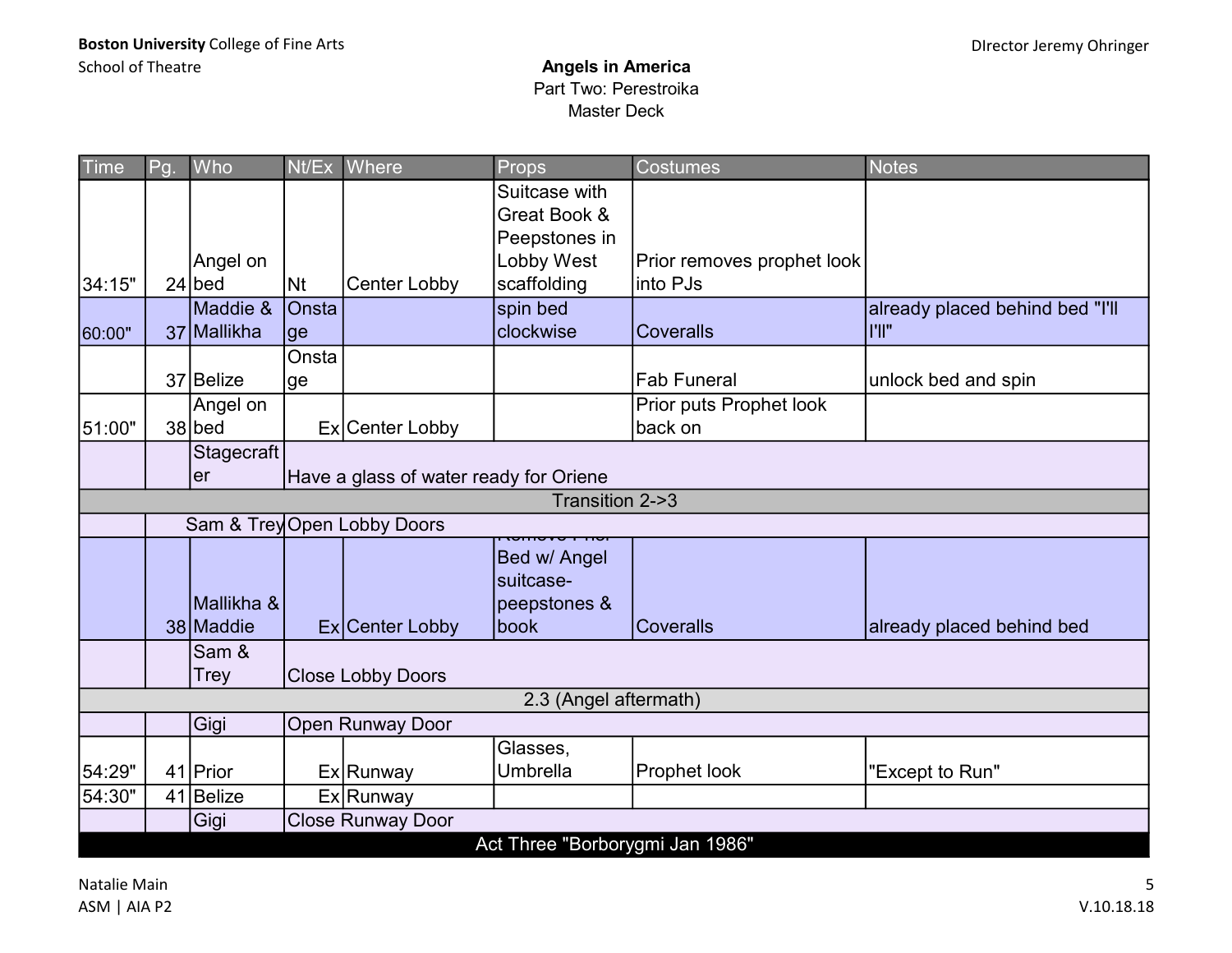| Time   | Pg.                                                 | Who                         |                | Nt/Ex Where                          | Props                                | <b>Costumes</b>  | <b>Notes</b>                        |  |  |  |  |  |
|--------|-----------------------------------------------------|-----------------------------|----------------|--------------------------------------|--------------------------------------|------------------|-------------------------------------|--|--|--|--|--|
|        |                                                     |                             |                |                                      | Transition -> 1                      |                  |                                     |  |  |  |  |  |
|        |                                                     | Sam & Trey Open Lobby Doors |                |                                      |                                      |                  |                                     |  |  |  |  |  |
| 54:30" |                                                     | Kendra &<br>41 Mallikha     | <b>Nt</b>      | <b>Center Lobby</b>                  | Wheel on<br>Louis' bed w/<br> Louis  | <b>Coveralls</b> | East spike                          |  |  |  |  |  |
|        |                                                     | Sam &<br>Trey               |                | <b>Close Lobby Doors</b>             |                                      |                  |                                     |  |  |  |  |  |
|        | 3.1 (Louis Apartement/ Pitt apartment "Im a witch") |                             |                |                                      |                                      |                  |                                     |  |  |  |  |  |
|        |                                                     | Gigi                        |                | <b>Open Runway Door</b>              |                                      |                  |                                     |  |  |  |  |  |
|        |                                                     | 43 Harper                   | <b>Nt</b>      | runway                               |                                      |                  |                                     |  |  |  |  |  |
|        |                                                     | Gigi                        |                | <b>Close Runway Door</b>             |                                      |                  |                                     |  |  |  |  |  |
|        |                                                     | $43$ Joe                    | N <sub>t</sub> | Lobby West                           | Temple<br>Garments                   |                  | "Hungry Eyes" enter at same<br>time |  |  |  |  |  |
| 55:10" |                                                     | 43 Hannah                   | N <sub>t</sub> | Center Lobby                         | Harper's Dress,<br>Shoes and<br>Comb |                  |                                     |  |  |  |  |  |
| 56:00" |                                                     | 45 Hannah                   |                | Ex Lobby West                        | Comb                                 |                  | "and we can go"                     |  |  |  |  |  |
| 58:15" |                                                     | 46 Harper                   |                | Ex Lobby East                        |                                      |                  | "Go"                                |  |  |  |  |  |
| 59:45" |                                                     | 47 Joe & Loui               |                | Center Lobby on<br>$Ex$ bed          | Louis Nightware                      |                  | exit on bed                         |  |  |  |  |  |
|        |                                                     |                             |                |                                      | Transition into 1->2                 |                  |                                     |  |  |  |  |  |
|        |                                                     | Sam                         |                | Hand Roy Key before he gets into bed |                                      |                  |                                     |  |  |  |  |  |
|        | 47                                                  | Alex                        | <b>Nt</b>      | <b>Lobby East</b>                    | Hospital Chair                       |                  |                                     |  |  |  |  |  |
|        | 47                                                  | Kendra                      | <b>Nt</b>      | <b>Lobby East</b>                    | <b>AZT</b> fridge                    |                  |                                     |  |  |  |  |  |
|        |                                                     |                             |                | Sam & Trey Open Lobby Doors          |                                      |                  |                                     |  |  |  |  |  |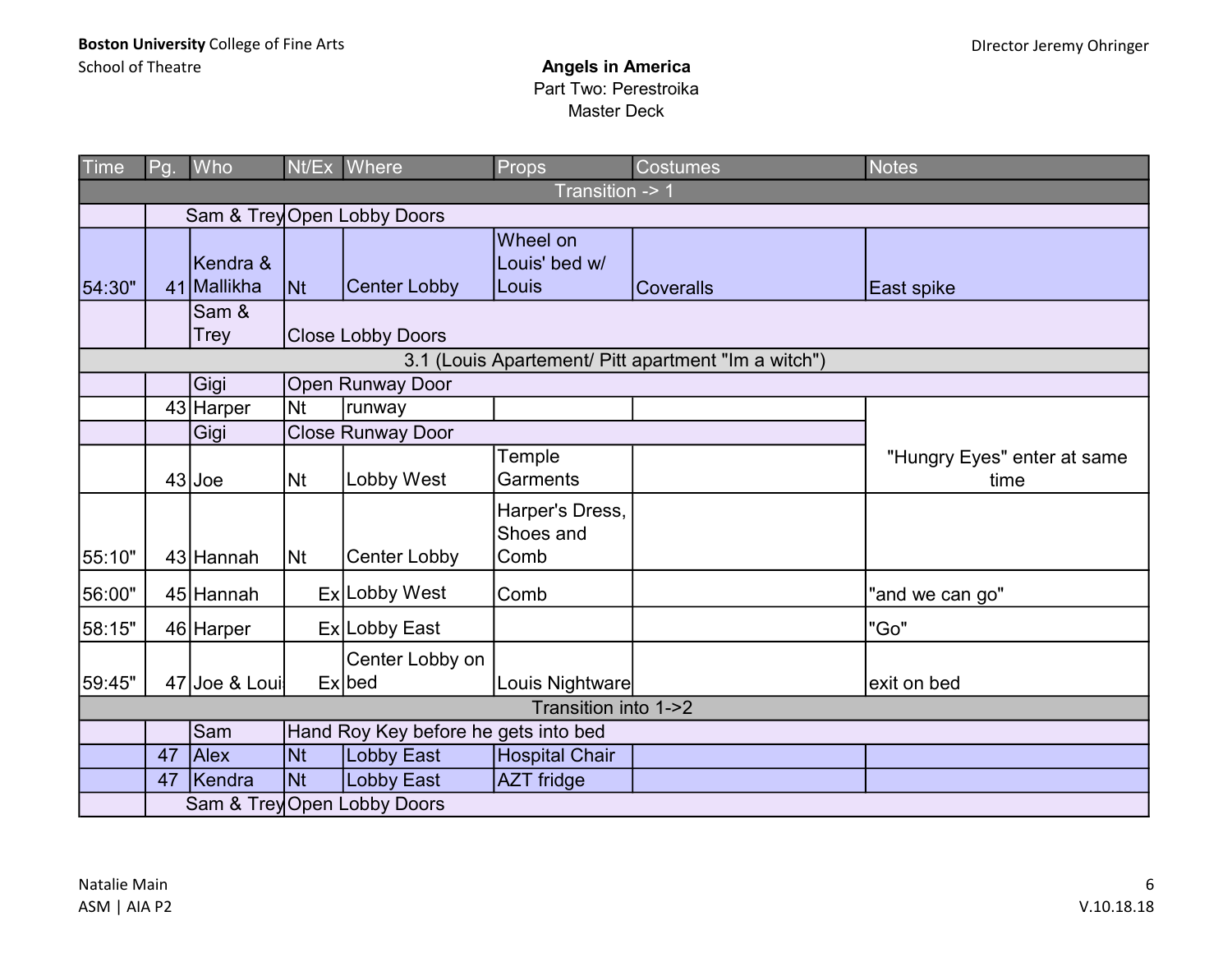| <b>Time</b>                       | Pg. | Who                     | Nt/Ex     | Where                       | Props                            | <b>Costumes</b>  | Notes                  |  |  |  |
|-----------------------------------|-----|-------------------------|-----------|-----------------------------|----------------------------------|------------------|------------------------|--|--|--|
| 1:00:00                           |     | Alex &<br>47 Kendra     |           | Ex Center Lobby             | wheel off bed<br>w/ Joe&Louis    | Icoveralls       |                        |  |  |  |
|                                   |     | Mallikha &<br>$47$ Tray | <b>Nt</b> | <b>Center Lobby</b>         | Hospital Bed w/<br><b>Roy</b>    | <b>Coveralls</b> | 3.2 Spike              |  |  |  |
|                                   |     | Sam &<br>Trey           |           | <b>Close Lobby Doors</b>    |                                  |                  |                        |  |  |  |
| 3.2 (Roy Hospital Room AZT stash) |     |                         |           |                             |                                  |                  |                        |  |  |  |
|                                   |     |                         |           | Sam & Trey Open Lobby Doors |                                  |                  |                        |  |  |  |
| 1:00:45"                          |     | Roy (and<br>$47 $ Bed)  | <b>Nt</b> | <b>Center Lobby</b>         |                                  | Hospital Gown #1 | Lobby West orientation |  |  |  |
|                                   |     | Gigi                    |           | <b>Open Runway Door</b>     |                                  |                  |                        |  |  |  |
| 1:01:00"                          |     | 47 Ethel                | <b>Nt</b> | runway                      | purse                            |                  | <b>Quick Change</b>    |  |  |  |
| 1:01:10"                          |     | 48 Belize               | <b>Nt</b> | Lobby West                  | wheel on<br>medical cart         | wearing gloves   |                        |  |  |  |
|                                   |     |                         |           |                             | with 3 AZT<br>bottles, Med       |                  |                        |  |  |  |
| 1:05:31"                          |     | 52 Belize               |           | Ex Lobby East               | Chart                            |                  | "but only one          |  |  |  |
| 1:06:30"                          |     | $52$ Ethel              |           | Ex runway                   |                                  |                  | "fucking SUCCUBUS"     |  |  |  |
|                                   |     | Gigi                    |           | <b>Close Runway Door</b>    |                                  |                  |                        |  |  |  |
|                                   |     |                         |           |                             | Transition 2->3                  |                  |                        |  |  |  |
|                                   |     |                         |           | Sam & Trey Open Lobby Doors |                                  |                  |                        |  |  |  |
| 1:07:15"                          |     | Louis &<br>53 Belize    |           | Ex Center Lobby             | Remove<br>hospital bed w/<br>Roy |                  |                        |  |  |  |
|                                   |     | Sam &<br>Trey           |           | <b>Close Lobby Doors</b>    |                                  |                  |                        |  |  |  |
|                                   | 53  |                         | Ex        |                             | Medical Cart                     |                  |                        |  |  |  |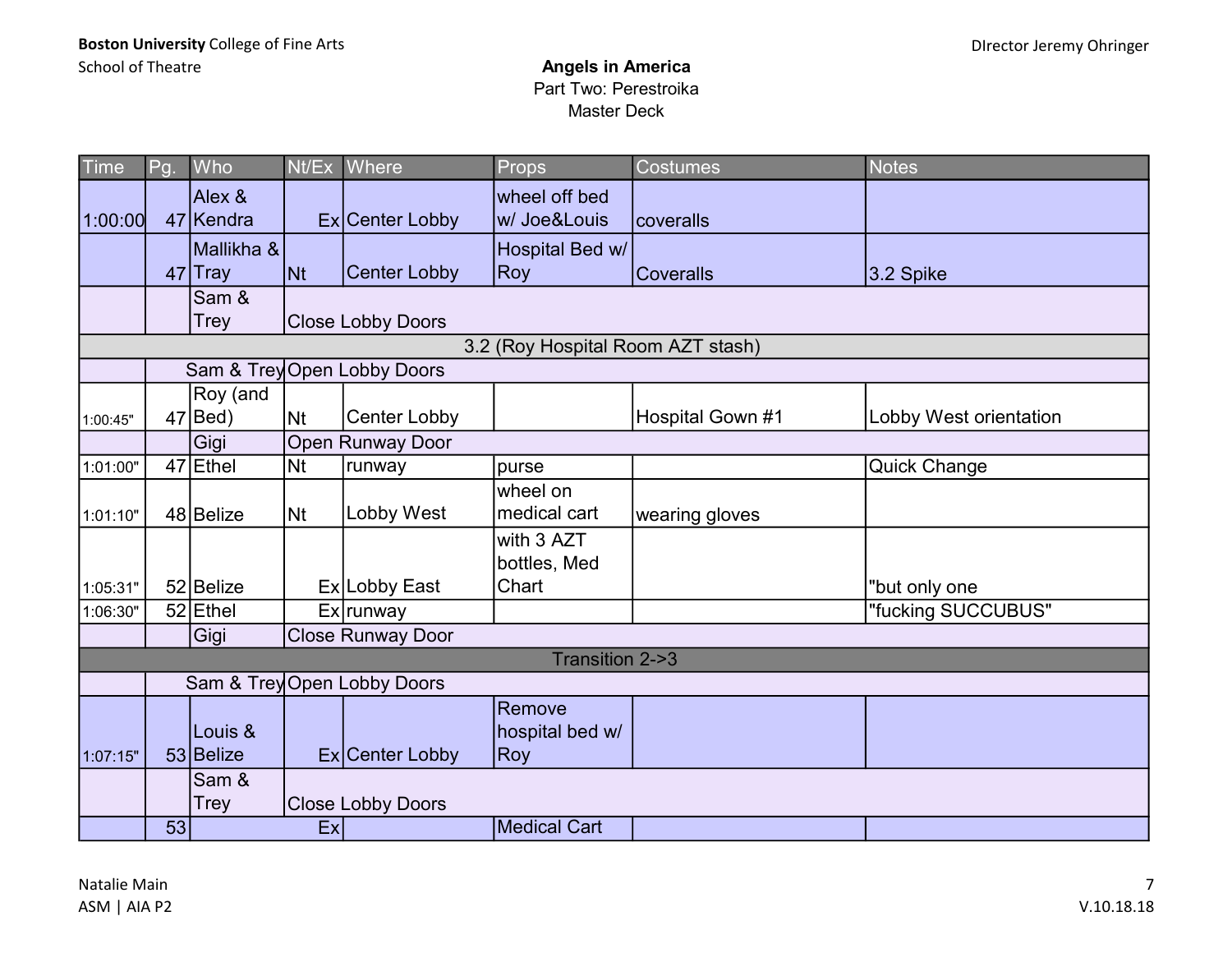| Time     | Pg. | Who              |    | Nt/Ex Where                 | <b>Props</b>          | Costumes                                                | <b>Notes</b>                      |
|----------|-----|------------------|----|-----------------------------|-----------------------|---------------------------------------------------------|-----------------------------------|
|          |     |                  |    |                             | <b>Hospital Chair</b> |                                                         |                                   |
|          |     | $53$ Ethel       |    | Ex Center Lobby             | & AZT fridge          |                                                         |                                   |
|          |     |                  |    |                             |                       | 3.3 (Mormon Visitor Center "dummy never left before")   |                                   |
|          |     | Mormon           |    |                             |                       |                                                         |                                   |
|          |     | Family &         |    |                             |                       | Hoods covering family's                                 |                                   |
| 1:07:30' |     | $53$ Joe         | Nt | 2nd floor N East   Baby     |                       | face, no hood for Joe                                   |                                   |
|          |     |                  |    |                             | Chip bags             |                                                         |                                   |
|          |     |                  |    |                             | (remain for all       |                                                         |                                   |
|          |     |                  |    |                             | scene till            |                                                         |                                   |
|          |     | 53 Harper        | Nt | runway                      | intermission)         |                                                         | to bench                          |
|          |     | Hannah &         |    |                             |                       |                                                         |                                   |
|          |     | 53 Prior         | Nt | Lobby West                  |                       | sunglasses                                              |                                   |
| 1:07:45" |     | 53 Hannah        |    | Ex Lobby East               |                       |                                                         |                                   |
| 1:10:31" |     | 55 Stagecraft    |    |                             |                       | Raise Mormon curtain "waiting for the dummy *sound cue* |                                   |
| 1:12:43" |     | 58 Louis         | Nt | 2nd floor N West            |                       |                                                         |                                   |
| 1:14:31" |     | 59 Louis & Jo    |    | Ex 2nd floor N West         |                       |                                                         | "This is a crisis. Now."          |
| 1:18:30' |     | 63 Prior         |    | Ex Lobby West               |                       |                                                         |                                   |
|          |     | Mormon           |    |                             | with Baby             |                                                         |                                   |
| 1:21:00' |     | 64 Family        |    | Ex 2nd floor N East         | Mormon                | Mormon looks                                            |                                   |
|          |     |                  |    |                             |                       |                                                         |                                   |
| 1:21:00' |     | 64 Harper        |    | Ex 2nd Floor N. East        |                       |                                                         |                                   |
|          |     |                  |    |                             | 3.4 (Jones Beach)     |                                                         |                                   |
|          |     |                  |    | <b>North West</b>           |                       | Louis-Suit #1 Joe-Casual                                |                                   |
| 1:21:02' |     | 64 Louis & Jo Nt |    | staircase                   |                       | #1                                                      | Joe- Quick Change - Horizontal Be |
|          |     |                  |    |                             | on 2nd floor &        |                                                         |                                   |
| 1:30:58' |     | 72 Prior         | Nt | 2nd floor N East   pill cup |                       |                                                         |                                   |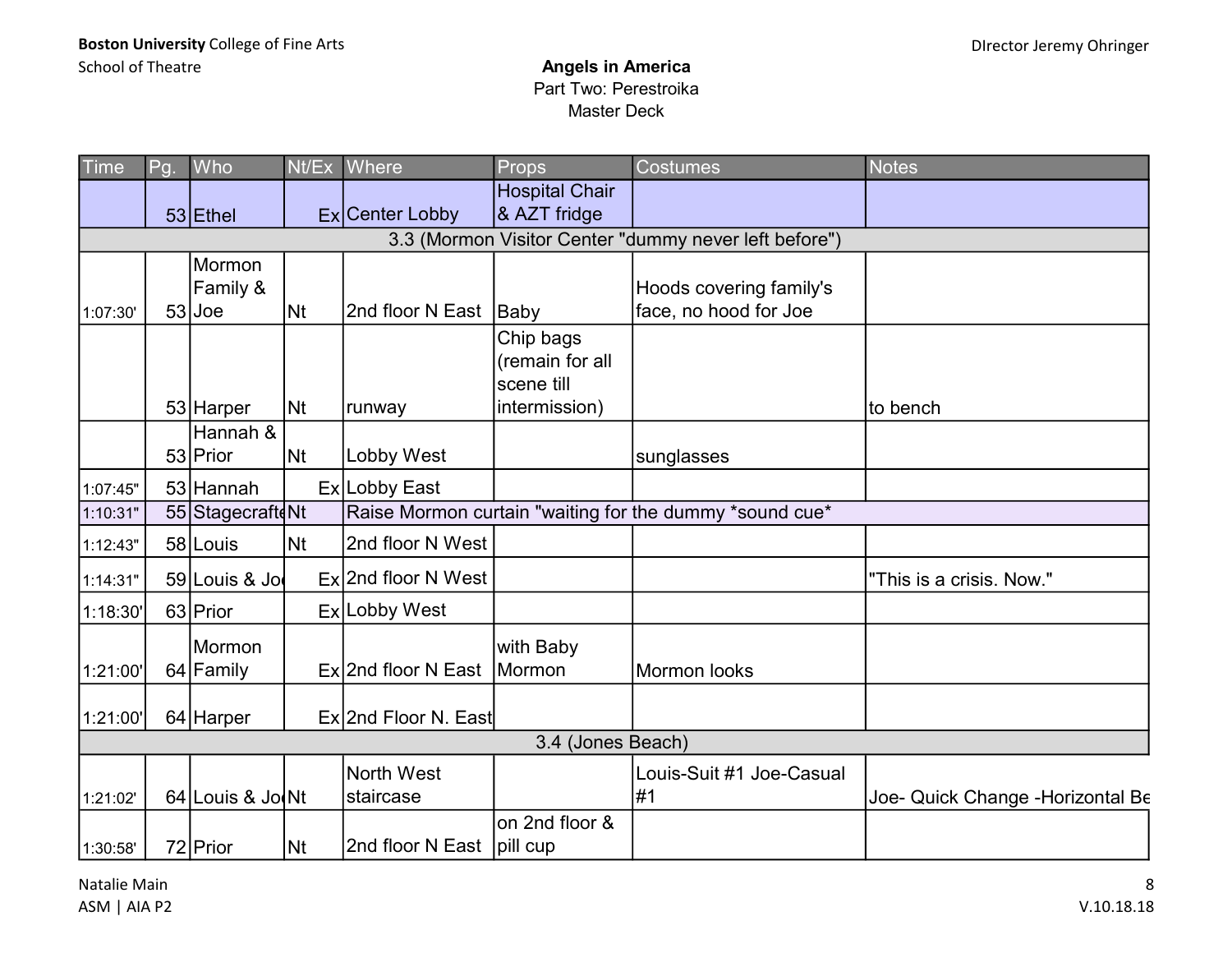| Time     | Pg. | Who        | Nt/Ex     | Where                                                  | Props                         | <b>Costumes</b>                                                                                 | <b>Notes</b>                    |  |  |  |  |
|----------|-----|------------|-----------|--------------------------------------------------------|-------------------------------|-------------------------------------------------------------------------------------------------|---------------------------------|--|--|--|--|
|          |     |            |           |                                                        | Phone in                      |                                                                                                 |                                 |  |  |  |  |
|          |     | 72 Louis   | Move      | <b>West Scaffolding Scaffolding</b>                    |                               |                                                                                                 |                                 |  |  |  |  |
|          |     | $72$ Joe   | Ex        |                                                        |                               |                                                                                                 |                                 |  |  |  |  |
| 1:31:15' |     | 72 Prior   |           | Ex 2nd Floor N East                                    |                               |                                                                                                 |                                 |  |  |  |  |
|          |     |            |           |                                                        |                               | Act Four "John Brown's Body Jan 1986"                                                           |                                 |  |  |  |  |
|          |     |            |           |                                                        | Intermission Preset (15 min)  |                                                                                                 |                                 |  |  |  |  |
|          |     |            |           |                                                        | remove chip                   |                                                                                                 |                                 |  |  |  |  |
|          |     |            |           |                                                        | bags from                     |                                                                                                 |                                 |  |  |  |  |
|          | 73  | <b>Sam</b> |           |                                                        | around park                   |                                                                                                 |                                 |  |  |  |  |
|          |     | Sam &      |           |                                                        | Park bench to                 |                                                                                                 |                                 |  |  |  |  |
|          |     | 73 Natalie | Move      |                                                        | vertical position             |                                                                                                 |                                 |  |  |  |  |
|          |     | 73 Ashby   |           |                                                        |                               | Move Xerox files from 2nd Floor N West to West Hobbit Door (For entrance at Top of Northwest    |                                 |  |  |  |  |
|          |     | Lauren     |           | Preset Broom Lobby West                                |                               |                                                                                                 |                                 |  |  |  |  |
|          |     | 73 Gigi    |           |                                                        |                               | Move umbrella from Runway to West Hobbit Door (for entrance at top of Northwest Staircase)      |                                 |  |  |  |  |
|          |     | Sam,       |           |                                                        |                               |                                                                                                 |                                 |  |  |  |  |
|          |     | Natalie &  |           |                                                        |                               |                                                                                                 |                                 |  |  |  |  |
|          |     | 73 Trey    |           |                                                        |                               | Set Roy's Hospital Bed- center, straight on- Hospital Chair Joe spike - Medical Cart step spike |                                 |  |  |  |  |
|          |     | Lauren     |           | Preset baby whipes Lobby West in case of blood cleanup |                               |                                                                                                 |                                 |  |  |  |  |
|          |     | Lauren     |           | Set Hospital Gown on Med Cart                          |                               |                                                                                                 |                                 |  |  |  |  |
|          |     |            |           |                                                        | 4.1 (Roy's Hospital Room Joe) |                                                                                                 |                                 |  |  |  |  |
|          |     |            |           |                                                        |                               | Hospital Gown #1 with                                                                           |                                 |  |  |  |  |
| 1:31:28' | 73  | Roy        | <b>Nt</b> |                                                        |                               | Robe                                                                                            |                                 |  |  |  |  |
|          |     | $73$ Joe   | <b>Nt</b> | lobby west                                             |                               | Suit #1                                                                                         |                                 |  |  |  |  |
|          |     | 78 Belize  | <b>Nt</b> | <b>Center Lobby</b>                                    |                               | Nurse #3                                                                                        | "Um, help, please, I think he-" |  |  |  |  |
| 1:39:00' |     | $79$ Joe   | Ex        | Center Lobby                                           |                               |                                                                                                 | "well fuck you, too"            |  |  |  |  |
| 1:40:31' |     | 80 Ethel   | <b>Nt</b> | Runway                                                 | Purse                         |                                                                                                 | Roy seizure                     |  |  |  |  |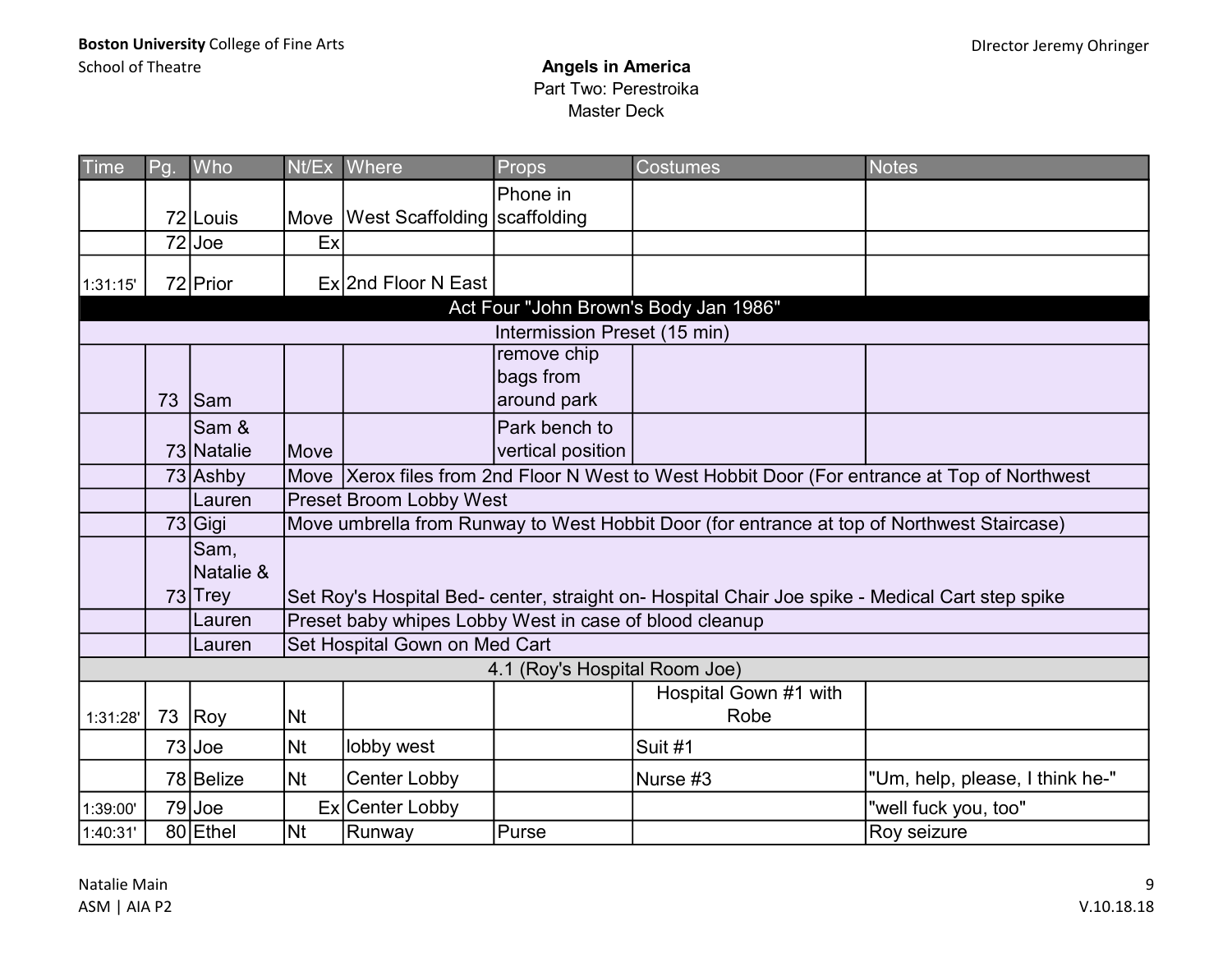| Time     | Pg.                         | Who             |           | Nt/Ex Where                                          | <b>Props</b>               | <b>Costumes</b>                            | <b>Notes</b>                    |  |  |  |  |  |
|----------|-----------------------------|-----------------|-----------|------------------------------------------------------|----------------------------|--------------------------------------------|---------------------------------|--|--|--|--|--|
| 1:41:30' |                             | 80 Ethel        |           | Ex Runawy                                            | Purse                      |                                            |                                 |  |  |  |  |  |
|          |                             | 80 Belize       |           | Ex Lobby West                                        | Med chart                  |                                            |                                 |  |  |  |  |  |
|          |                             |                 |           |                                                      | Transition 1->2            |                                            |                                 |  |  |  |  |  |
|          | Sam & Trey Open Lobby Doors |                 |           |                                                      |                            |                                            |                                 |  |  |  |  |  |
|          |                             | <b>Alex and</b> |           |                                                      | move Hospital              |                                            | Lobby East side orienation (roy |  |  |  |  |  |
| 1:42:00' |                             | 80 Trey         | <b>Nt</b> | <b>Center Lobby</b>                                  | bed w/ Roy                 | <b>Coveralls</b>                           | remains on bed)                 |  |  |  |  |  |
|          |                             | Sam &           |           |                                                      |                            |                                            |                                 |  |  |  |  |  |
|          |                             | <b>Trey</b>     |           | <b>Close Lobby Doors</b>                             |                            |                                            |                                 |  |  |  |  |  |
|          |                             | Lauren          |           | Take bloody gown out of lobby to East Hallway        |                            |                                            |                                 |  |  |  |  |  |
|          |                             |                 |           |                                                      | 4.2 (Park louis and Prior) |                                            |                                 |  |  |  |  |  |
|          |                             | Gigi            |           | Open Runway Door                                     |                            |                                            |                                 |  |  |  |  |  |
|          |                             | Sam             |           | Check Hospital side table has Prior's Hospital Phone |                            |                                            |                                 |  |  |  |  |  |
| 1:42:15' | 81                          | Louis           | <b>Nt</b> |                                                      |                            | Casual #2                                  | <b>Bench Veritcal spike</b>     |  |  |  |  |  |
|          |                             | 81 Prior        | Nt        | Runway                                               |                            | Prophet #4                                 |                                 |  |  |  |  |  |
|          |                             | 84 Prior        |           | Ex Runway                                            |                            |                                            |                                 |  |  |  |  |  |
| 1:47:32' |                             | 84 Louis        |           | Ex Runway                                            |                            |                                            | following Prior                 |  |  |  |  |  |
|          |                             | Gigi            |           | <b>Close Runway Door</b>                             |                            |                                            |                                 |  |  |  |  |  |
|          |                             |                 |           |                                                      |                            | 4.3 (Roys hospital room "that was heaven") |                                 |  |  |  |  |  |
|          |                             | Roy (and        |           |                                                      |                            |                                            |                                 |  |  |  |  |  |
| 1:48:00' |                             | $84 $ Bed)      |           | already onstage                                      |                            |                                            |                                 |  |  |  |  |  |
|          |                             | 84 Belize       | <b>Nt</b> | Lobby West                                           | <b>Med Cart</b>            | Nurse #4                                   |                                 |  |  |  |  |  |
|          |                             |                 |           |                                                      |                            |                                            | "a stomach grumble that wakes   |  |  |  |  |  |
| 1:53:15' |                             | 87 Ethel        | <b>Nt</b> | runway                                               |                            |                                            | you in the night"               |  |  |  |  |  |
| 1:53:16' | 87                          | 'IBelize        |           | Ex Lobby West                                        |                            |                                            |                                 |  |  |  |  |  |
|          |                             | 87 Ethel        |           | Ex Runway                                            |                            |                                            |                                 |  |  |  |  |  |
|          |                             | Gigi            |           | Open and Close Runway Door                           |                            |                                            |                                 |  |  |  |  |  |
|          |                             |                 |           |                                                      | <b>Transition 3-&gt;4</b>  |                                            |                                 |  |  |  |  |  |
|          | Sam & Trey Open Lobby Doors |                 |           |                                                      |                            |                                            |                                 |  |  |  |  |  |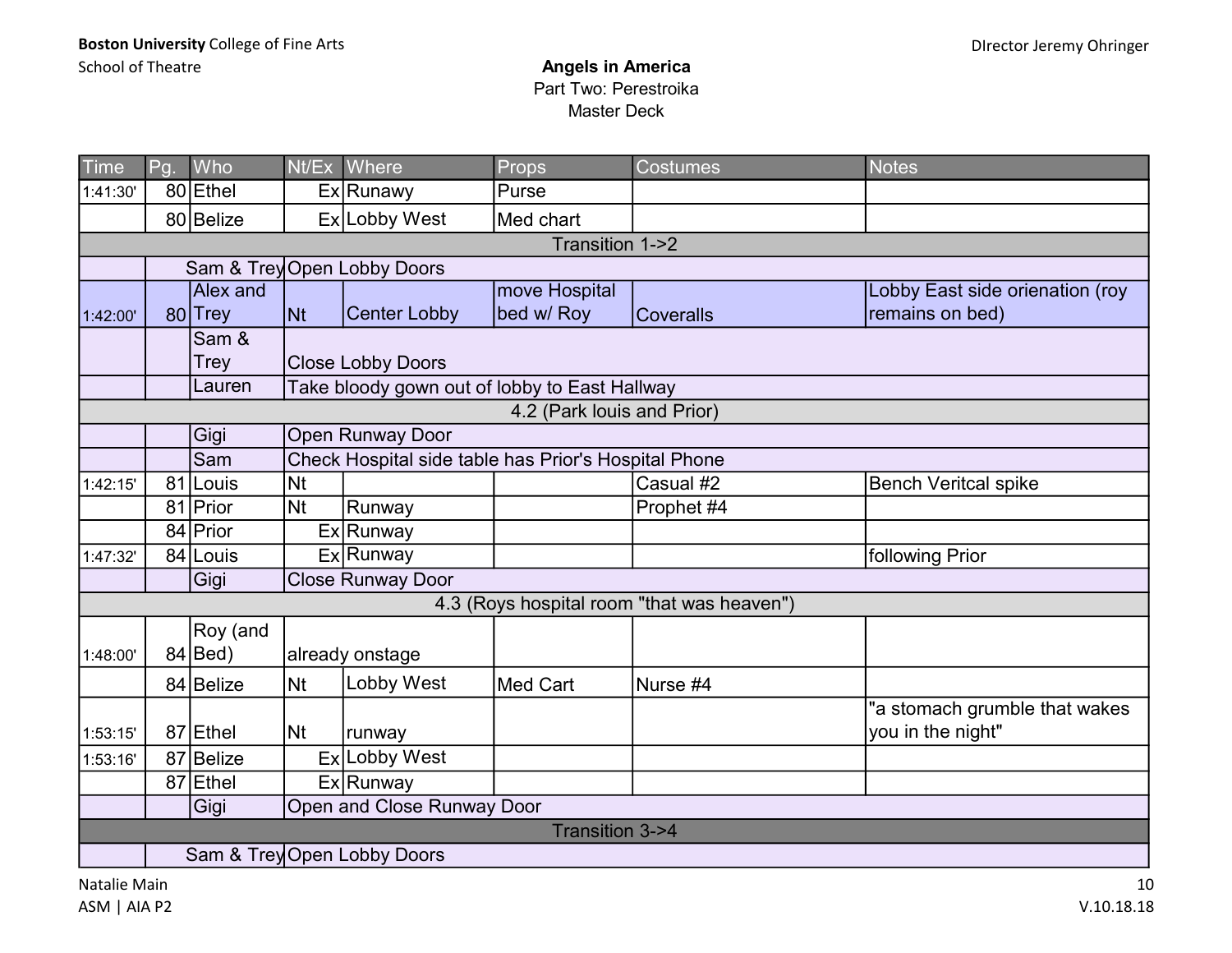| Time     | Pg. | Who                        | Nt/Ex                    | Where                                             | Props                               | <b>Costumes</b>                                                                                                 | <b>Notes</b>                                       |
|----------|-----|----------------------------|--------------------------|---------------------------------------------------|-------------------------------------|-----------------------------------------------------------------------------------------------------------------|----------------------------------------------------|
|          |     | <b>Alex</b> and<br>87 Trey | $\overline{\mathsf{N}t}$ | <b>Center Lobby</b>                               | Hos Bed w/<br>Roy                   | Coverall                                                                                                        |                                                    |
|          |     | Sam &<br><b>Trey</b>       |                          | <b>Close Lobby Doors</b>                          |                                     |                                                                                                                 |                                                    |
|          |     | 87 Mallikha                | <b>Nt</b>                | <b>Lobby West</b>                                 | <b>Hospital Chair</b><br>& Med Cart | <b>Coveralls</b>                                                                                                |                                                    |
| 1:53:30' |     | 87 Belize                  | <b>Nt</b>                |                                                   |                                     | hanging on Center Lobby<br>Lobby West side wall<br>between double doors and<br>Center Lobby doors<br>causual #1 | <b>Quick Change</b>                                |
|          |     | Lauren                     |                          | Move Medical Charts from Lobby West to Lobby East |                                     |                                                                                                                 |                                                    |
|          |     |                            |                          |                                                   | 4.4 (Joe office prior and belize)   |                                                                                                                 |                                                    |
|          |     |                            |                          | <b>North West</b>                                 |                                     |                                                                                                                 |                                                    |
| 1:53:45' |     | 88 Joe                     | <b>Nt</b>                | staircase                                         | Xerox files                         |                                                                                                                 |                                                    |
|          |     | Prior &<br>88 Belize       | <b>Nt</b>                | Lobby West                                        |                                     |                                                                                                                 |                                                    |
|          |     | Prior &                    |                          | Second floor N<br>West down the<br>stairs to the  |                                     |                                                                                                                 |                                                    |
|          |     | 88 Belize                  | Nt                       | runway                                            | with files                          |                                                                                                                 | coming from his office                             |
| 1:56:30' |     | 91 Prior&Beliz             |                          | Ex Lobby West                                     |                                     |                                                                                                                 |                                                    |
| 1:56:45' |     | $91$ Joe                   |                          | Ex Runway                                         | Xerox files                         |                                                                                                                 |                                                    |
|          |     |                            |                          |                                                   | Transition 4->5                     |                                                                                                                 |                                                    |
|          |     |                            |                          | Sam & Trey Open Lobby Doors                       |                                     |                                                                                                                 |                                                    |
|          |     | Kendra &<br>91 Mallikha    | $\vert$ Nt               | <b>Center Lobby</b>                               | <b>Bethesda</b><br><b>Fountain</b>  | coveralls                                                                                                       | push on fountain, then ext back<br>out center loby |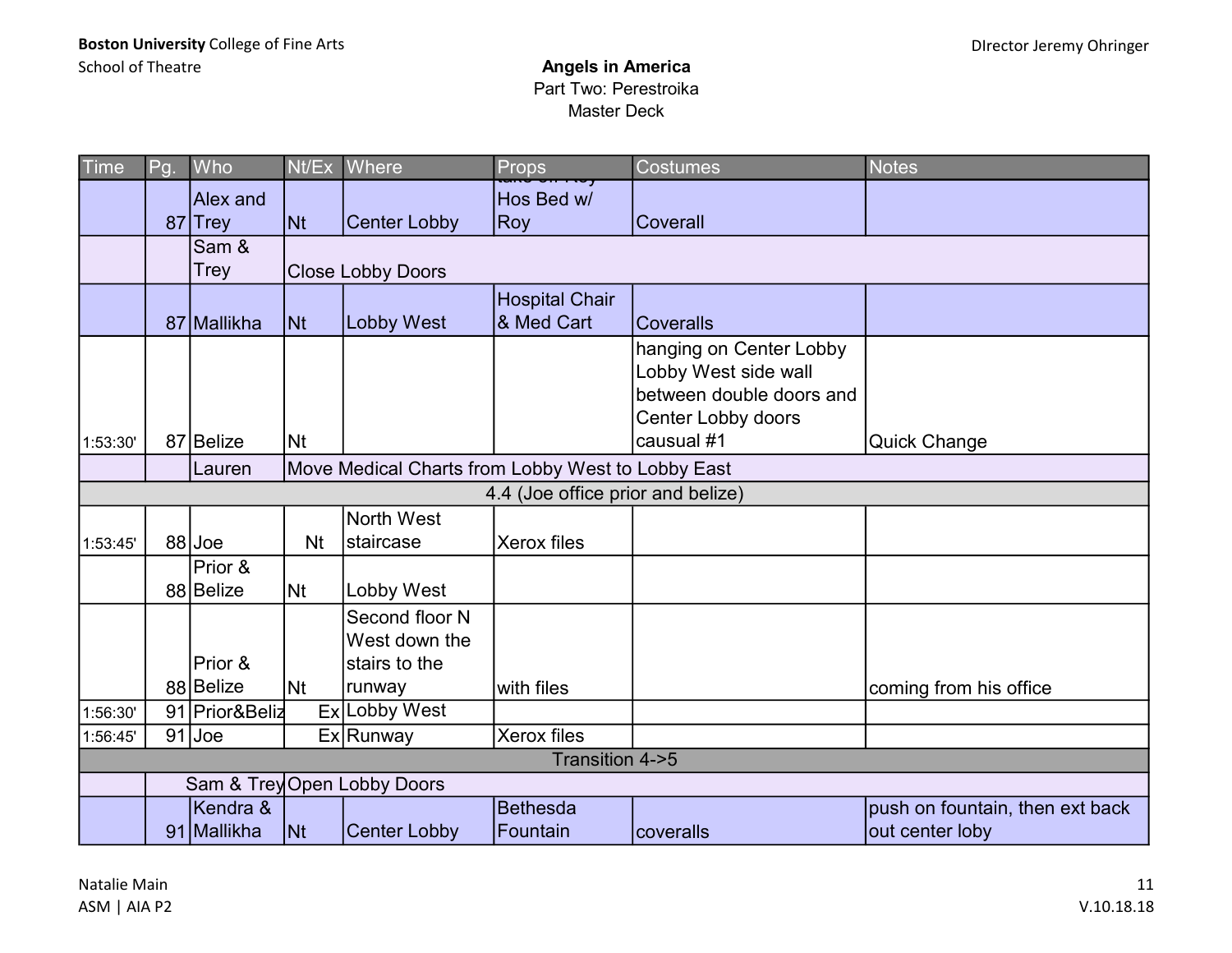| <b>Time</b> | Pg. | Who                  |           | Nt/Ex Where                                       | Props                      | <b>Costumes</b>                          | <b>Notes</b>                                           |
|-------------|-----|----------------------|-----------|---------------------------------------------------|----------------------------|------------------------------------------|--------------------------------------------------------|
|             |     | Sam &<br><b>Trey</b> |           | <b>Close Lobby Doors</b>                          |                            |                                          |                                                        |
|             | 91  | ∣Tray                | <b>Nt</b> | <b>West hobbit</b>                                | to remove benchcoveralls   |                                          |                                                        |
|             |     | 91 Maddie            | <b>Nt</b> | Runway                                            | to remove benchcoveralls   |                                          |                                                        |
|             |     | Maddie &             |           |                                                   |                            |                                          |                                                        |
|             |     | 91 Tray              |           | Ex Runway                                         | taking off bench coveralls |                                          |                                                        |
|             |     | 91 Gigi              |           | Move Xerox files from Runway to Lobby East        |                            |                                          |                                                        |
|             |     |                      |           |                                                   |                            | 4.5 (Bethesda Fountain Louis and Belize) |                                                        |
|             |     | 91 Louis             | <b>Nt</b> | Lobby East                                        |                            |                                          |                                                        |
|             |     |                      |           | top of North                                      | with Umbrella              |                                          | umbrella neds to be on the                             |
| 1:57:00'    |     | 91 Belize            | <b>Nt</b> | <b>West staircase</b>                             | (closed)                   |                                          | second level                                           |
|             |     |                      |           |                                                   | with Umbrella              |                                          |                                                        |
|             |     | 94 Belize            |           | Ex Lobby West                                     | (opened)                   |                                          |                                                        |
|             |     | Gigi                 |           | Open and Close Runway Door                        |                            |                                          |                                                        |
| 2:03:00'    |     | 94 Louis             |           | Ex runway                                         |                            |                                          |                                                        |
|             |     |                      |           |                                                   | Transition 5->6            |                                          |                                                        |
|             |     |                      |           | Sam & Trey Open and Close Lobby Door              |                            |                                          |                                                        |
|             |     | Mallikha &           |           |                                                   | Bethesda                   |                                          | take off the fountain center                           |
|             |     | 94 Kendra            |           | Ex Lobby West                                     | Fountain                   | <b>Coveralls</b>                         | <b>Center Lobby doors</b>                              |
|             |     | Alex                 |           |                                                   |                            |                                          |                                                        |
|             |     | (Mormon              |           |                                                   |                            |                                          | Has changed into Mormon   change happens on Lobby East |
|             |     | 94 Father)           |           |                                                   |                            | <b>Father look</b>                       | side                                                   |
|             |     | 94 Lauren            |           | Move umbrella from Lobby West to 2nd Floor N East |                            |                                          |                                                        |
|             |     |                      |           |                                                   |                            | 4.6 (Mormon centerhannah and Joe)        |                                                        |
|             |     |                      |           |                                                   |                            |                                          | Mormon Diorama curtain down-                           |
| 2:03:15'    |     | 95 Hannah            | Nt        | Lobby East                                        |                            |                                          | stage crafter will open                                |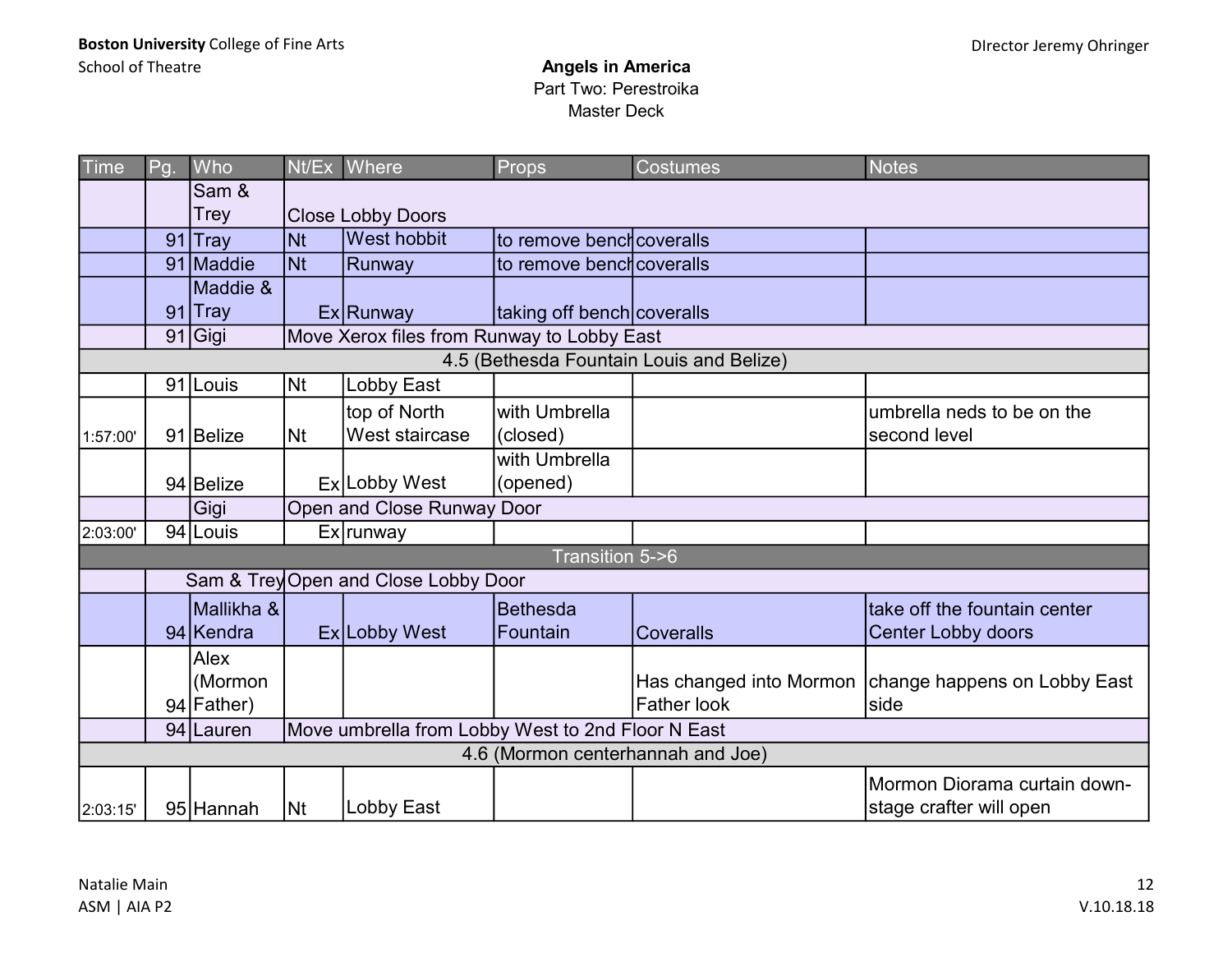| <b>Time</b> | Pg.       | Who           |                | Nt/Ex Where                          | Props           | <b>Costumes</b>                                   | <b>Notes</b>                    |
|-------------|-----------|---------------|----------------|--------------------------------------|-----------------|---------------------------------------------------|---------------------------------|
|             |           | <b>Mormon</b> |                |                                      |                 |                                                   |                                 |
|             |           | 95 Father     | N <sub>t</sub> | Lobby East                           |                 |                                                   | "Frozen Alex Hatcher"           |
|             |           | Gigi          |                | Open and close Runway Door           |                 |                                                   |                                 |
|             |           | $95$ Joe      | Nt             | Runway                               |                 |                                                   |                                 |
|             |           |               |                | North West side                      |                 |                                                   |                                 |
| 2:07:30'    |           | $98$ Joe      |                | <b>Ex</b> stairs                     |                 |                                                   | "Ill pay to change your ticket" |
| 2:07:31'    |           | 98 Prior      | <b>Nt</b>      | Lobby East                           |                 |                                                   |                                 |
|             |           | Hannah &      |                |                                      |                 |                                                   |                                 |
| 2:09:58'    |           | 100 Prior     |                | Ex Lobby East                        |                 |                                                   |                                 |
|             |           | Mormon        |                |                                      |                 |                                                   |                                 |
|             |           | 100 Father    |                | Ex Lobby East                        |                 |                                                   | robot walks out                 |
|             |           |               |                |                                      |                 | 4.7 (Harper and Joe rain 2nd Floor N. East)       |                                 |
|             |           | Harper &      |                |                                      |                 | Dress from Act Three and                          |                                 |
| 2:10:15'    | $100$ Joe |               | N <sub>t</sub> | 2nd Floor N East Joe Umbrella        |                 | barefoot                                          |                                 |
|             |           | Haper &       |                |                                      |                 |                                                   |                                 |
| 2:12"15"    |           | $101$ Joe     |                | $Ex$ 2nd floor N East umbrella       |                 |                                                   |                                 |
|             |           |               |                |                                      | Transition 7->8 |                                                   |                                 |
|             |           |               |                | Sam & Trey Open and Close Lobby Door |                 |                                                   |                                 |
|             |           | Mallikha &    |                |                                      | Hospital Bed w/ |                                                   |                                 |
|             |           | $101$ Tray    | <b>Nt</b>      | <b>Center Lobby</b>                  | Prior           | Doctor                                            | bring on Prior Hospital Bed     |
|             |           |               |                |                                      | bring on Hos    |                                                   |                                 |
|             |           | 101 Hannah    | <b>Nt</b>      | <b>Lobby West</b>                    | <b>Chair</b>    |                                                   | Joe spikes                      |
|             |           |               |                |                                      |                 | 4.8 (Prior hospital room with Hannah)             |                                 |
|             |           | Prior (and    |                |                                      |                 |                                                   |                                 |
|             |           | hospital      |                |                                      |                 |                                                   |                                 |
| 2:12:45'    |           | $102$   bed)  | <b>INt</b>     |                                      |                 | Hospital Gown- Quick Chan Lobby East side slanted |                                 |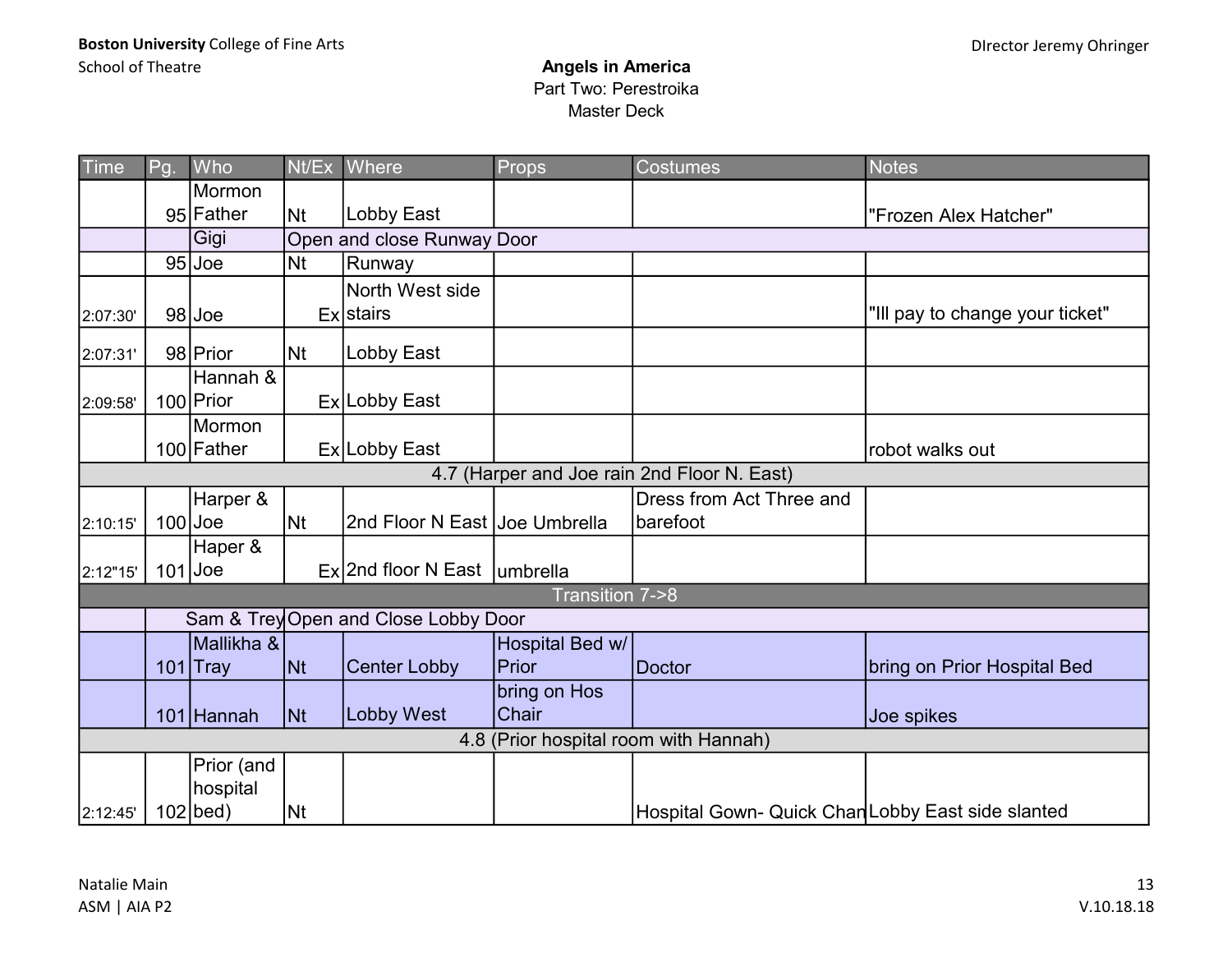| Time            | Pg.                                  | Who                    | Nt/Ex     | Where             | Props                 | <b>Costumes</b>                                            | <b>Notes</b>                |  |  |  |  |
|-----------------|--------------------------------------|------------------------|-----------|-------------------|-----------------------|------------------------------------------------------------|-----------------------------|--|--|--|--|
|                 |                                      |                        |           |                   | with chair in         |                                                            |                             |  |  |  |  |
|                 |                                      | 102 Hannah             | <b>Nt</b> | Lobby West        | trans                 |                                                            |                             |  |  |  |  |
|                 |                                      | 102 Emily              | <b>Nt</b> | Lobby East        | <b>Medical Charts</b> |                                                            | (Mallikha)                  |  |  |  |  |
| 2:13:16'        |                                      | 102 Emily              |           | Ex Lobby East     |                       |                                                            | "STAY PUT"                  |  |  |  |  |
|                 |                                      | 106 Hannah             | Ex        |                   |                       |                                                            |                             |  |  |  |  |
|                 |                                      | Prior (and<br>hospital |           |                   |                       |                                                            |                             |  |  |  |  |
| 2:19:30'        |                                      | $106$   bed)           | Ex        |                   |                       |                                                            |                             |  |  |  |  |
| Transition 8->9 |                                      |                        |           |                   |                       |                                                            |                             |  |  |  |  |
|                 | Sam & Trey Open and Close Lobby Door |                        |           |                   |                       |                                                            |                             |  |  |  |  |
|                 |                                      | 106 Hannah             |           | Ex Lobby West     | <b>Hospital Chair</b> |                                                            |                             |  |  |  |  |
|                 |                                      | Malikha &              |           |                   | remove bed w/         |                                                            |                             |  |  |  |  |
|                 |                                      | $106$ Tray             |           | Ex Center Lobby   | Prior                 | Doctor                                                     |                             |  |  |  |  |
|                 |                                      |                        |           |                   |                       | 4.9 (Pitt apartment sex and goodbye)                       |                             |  |  |  |  |
|                 |                                      | Joe &                  |           | <b>North West</b> |                       | Joe bringing in clothes to                                 |                             |  |  |  |  |
| 2:19:45         | 107                                  | ' Harper               | <b>Nt</b> | staircase         |                       | change into during scene                                   |                             |  |  |  |  |
|                 |                                      | $108$ Joe              |           | Ex Lobby West     |                       |                                                            |                             |  |  |  |  |
| 2:27:15'        |                                      | 108 Harper             |           | Ex Lobby West     |                       |                                                            | a beat then follows Joe out |  |  |  |  |
|                 |                                      |                        |           |                   |                       | 4.10 (Joe Louis Apartement "who said have you no decency") |                             |  |  |  |  |
|                 |                                      | 108 Louis              | <b>Nt</b> | Lobby East        | Xerox files           | barefoot                                                   |                             |  |  |  |  |
| 2:22:30         |                                      | $108$ Joe              | <b>Nt</b> | Lobby East        |                       |                                                            |                             |  |  |  |  |
|                 |                                      | $116$ Joe              |           | Ex Lobby West     |                       |                                                            |                             |  |  |  |  |
| 2:31:30'        |                                      | $116$ Louis            | Ex        |                   |                       |                                                            |                             |  |  |  |  |
|                 |                                      | $116$ Alex             | <b>Nt</b> | Lobby West        | <b>Broom</b>          | coveralls                                                  | Sweep the files offstage    |  |  |  |  |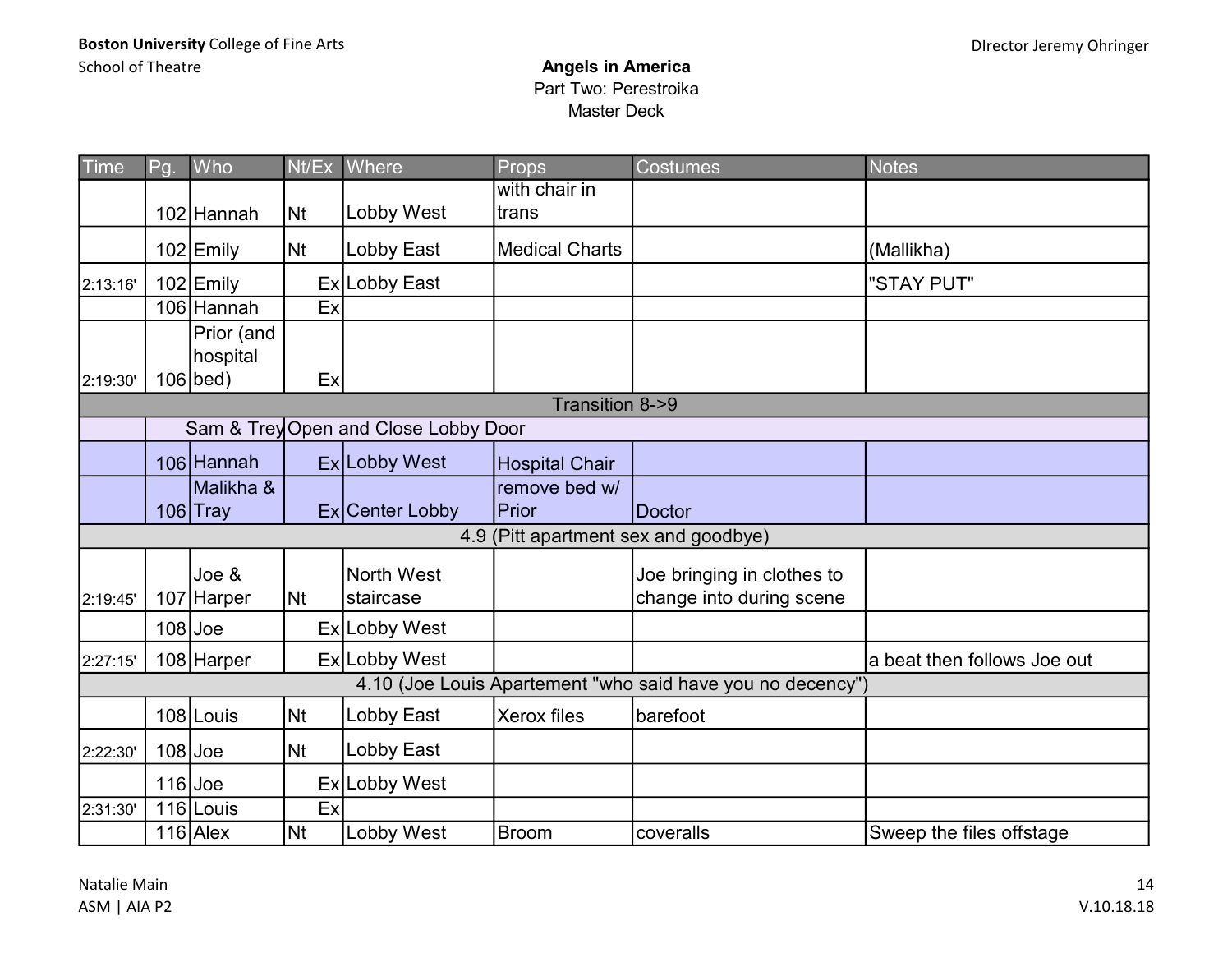| <b>Time</b> | Pg.                                  | Who                               |           | Nt/Ex Where                                              | Props                             | Costumes                                                                                          | <b>Notes</b>                                                            |  |  |  |  |
|-------------|--------------------------------------|-----------------------------------|-----------|----------------------------------------------------------|-----------------------------------|---------------------------------------------------------------------------------------------------|-------------------------------------------------------------------------|--|--|--|--|
|             | Transition 10->11                    |                                   |           |                                                          |                                   |                                                                                                   |                                                                         |  |  |  |  |
|             | Sam & Trey Open and Close Lobby Door |                                   |           |                                                          |                                   |                                                                                                   |                                                                         |  |  |  |  |
|             |                                      | Belize,<br>Tray &<br>116 Mallikha | <b>Nt</b> | <b>Center Lobby</b>                                      | <b>Roy Hosptial</b><br><b>Bed</b> | Doctor                                                                                            | <b>Bed oriented Lobby West side</b><br>(no hos chair) same spike as 3.2 |  |  |  |  |
|             |                                      |                                   |           |                                                          | 4.11 (Roy Hostpital Death)        |                                                                                                   |                                                                         |  |  |  |  |
|             |                                      |                                   |           | Sam & Tre Open and Close Lobby Door                      |                                   |                                                                                                   |                                                                         |  |  |  |  |
|             |                                      | Gigi                              |           | Open and Close Runway Door                               |                                   |                                                                                                   |                                                                         |  |  |  |  |
| 2:32:00'    |                                      | Roy (and<br>116 Bed)              | Nt        |                                                          |                                   |                                                                                                   | Bed tilted frame to Lobby West sid                                      |  |  |  |  |
|             |                                      | $116$ Ethel                       | <b>Nt</b> | Runway                                                   |                                   | with purse                                                                                        |                                                                         |  |  |  |  |
| 2:37:00'    |                                      | $119$ Belize                      | <b>Nt</b> | <b>Center Lobby</b>                                      | Pill cup                          |                                                                                                   | "That's it"                                                             |  |  |  |  |
|             |                                      |                                   |           |                                                          |                                   | Act Five "Heaven, I'm in Heaven Jan 1986"                                                         |                                                                         |  |  |  |  |
|             |                                      |                                   |           |                                                          | 15 min Intermission Preset        |                                                                                                   |                                                                         |  |  |  |  |
|             |                                      | $121$ Sam                         |           | Prior's cane center lobby                                |                                   |                                                                                                   |                                                                         |  |  |  |  |
|             |                                      | 121 Ashby                         |           | Preset Haper Suitcase 2nd Floor N West                   |                                   |                                                                                                   |                                                                         |  |  |  |  |
|             |                                      | $121$ Ashby                       |           | Move Great Book from Center Lobby to West Hobbit         |                                   |                                                                                                   |                                                                         |  |  |  |  |
|             |                                      | Sam &<br>$121$ Trey               |           |                                                          |                                   | Preset Prior Hospital Room (bed center, straight on) Bedside table &IV - Hospital Chair Joe spike |                                                                         |  |  |  |  |
|             |                                      | Lauren                            |           |                                                          |                                   | Move from Props storage Louis' Bag and Louis' sunglasses and Move to Lobby West                   |                                                                         |  |  |  |  |
|             |                                      | Lauren                            |           |                                                          |                                   | Move from props storage tools to fix the radio and move to Lobby Center                           |                                                                         |  |  |  |  |
|             |                                      | Ashby                             |           |                                                          |                                   | Move from props storage the cat and move to 2nd Floor N east                                      |                                                                         |  |  |  |  |
|             |                                      | Ashby                             |           |                                                          |                                   | Move from props storage Harper's suitcase and pill bottle and move to 2nd Floor N East            |                                                                         |  |  |  |  |
|             |                                      | Ashby                             |           | Move from Props storage Joe's wallet to 2nd Floor N west |                                   |                                                                                                   |                                                                         |  |  |  |  |
|             |                                      | <b>Natalie</b>                    |           | <b>Preset Paper Contraption</b>                          |                                   |                                                                                                   |                                                                         |  |  |  |  |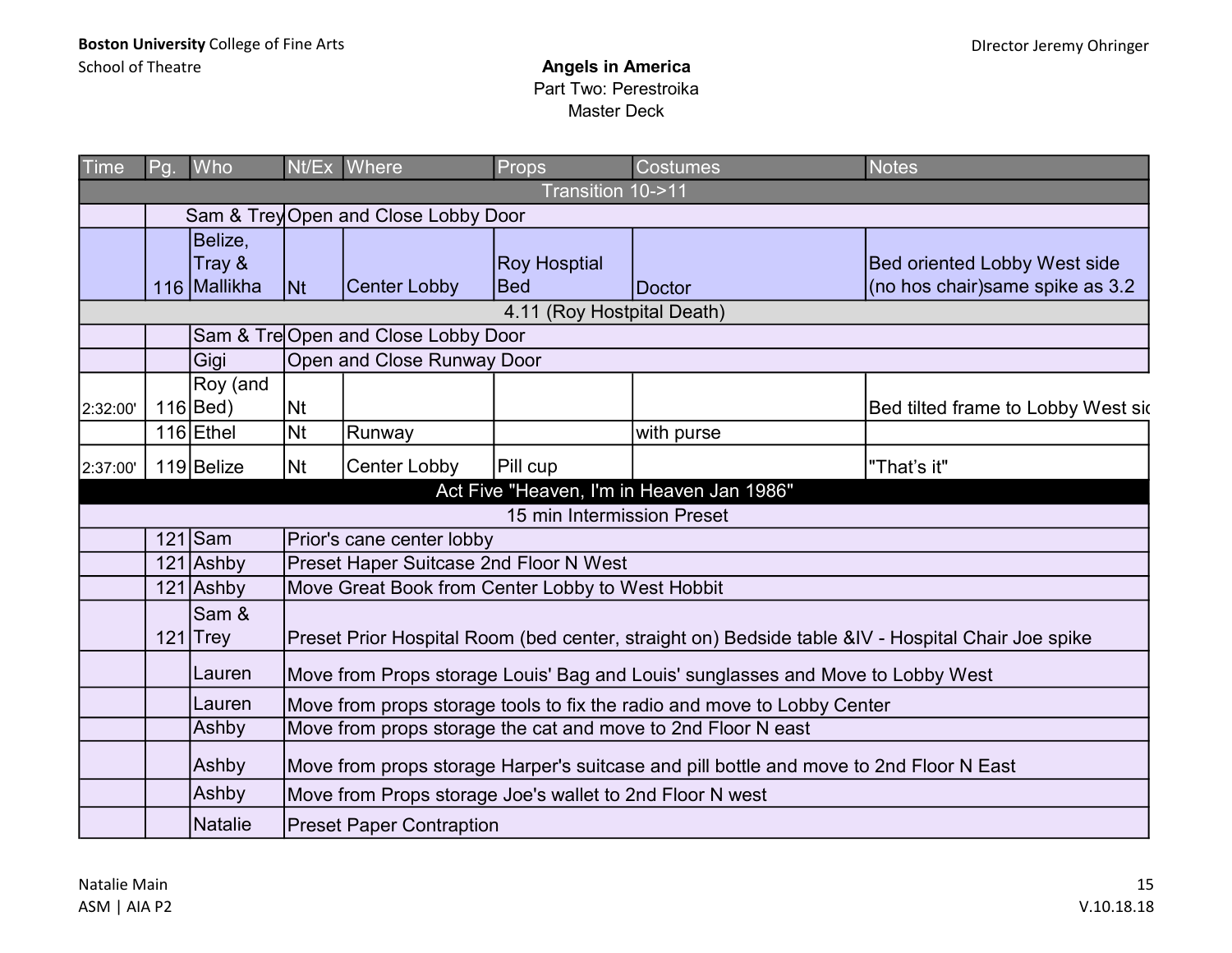| <b>Time</b> | Pg.                                         | Who                                      |                | Nt/Ex Where                          | Props                                           | <b>Costumes</b>                                                       | <b>Notes</b>                                                                                                                        |  |  |  |
|-------------|---------------------------------------------|------------------------------------------|----------------|--------------------------------------|-------------------------------------------------|-----------------------------------------------------------------------|-------------------------------------------------------------------------------------------------------------------------------------|--|--|--|
|             |                                             | Lauren                                   |                | Get AZT key and Keep                 |                                                 |                                                                       |                                                                                                                                     |  |  |  |
|             | 5.1 (Prior Hospital room wrestle the angel) |                                          |                |                                      |                                                 |                                                                       |                                                                                                                                     |  |  |  |
|             |                                             | Maddie &                                 |                |                                      |                                                 |                                                                       | Hide behind Prior bed whole                                                                                                         |  |  |  |
| 2:38:00'    | 121                                         | Mallikha                                 | N <sub>t</sub> | <b>Center Lobby</b>                  |                                                 | Coveralls                                                             | scene                                                                                                                               |  |  |  |
|             |                                             | 121 Prior                                | <b>Nt</b>      | <b>Center Lobby</b>                  |                                                 |                                                                       | Bed onstage                                                                                                                         |  |  |  |
|             |                                             | 121 Hannah                               | <b>Nt</b>      | <b>West Lobby</b>                    |                                                 |                                                                       |                                                                                                                                     |  |  |  |
| 2:39:15'    |                                             | 122 Angel                                | N <sub>t</sub> | South Audience<br>Bank               |                                                 |                                                                       | Angel takes off wings in the<br>audience bank clips them to the<br>set and then walks to bed "turn<br>on the lights then craziness" |  |  |  |
|             |                                             | 125 Natalie                              |                | Open Garage doors                    |                                                 |                                                                       |                                                                                                                                     |  |  |  |
| 2:42:00'    |                                             | 125 Prior                                |                | Ex Garage doors                      |                                                 |                                                                       | Garage doors open and prior<br>exits through and then runs to<br>second floor hobbit door                                           |  |  |  |
|             |                                             | Lauren                                   |                |                                      |                                                 | Have a glass of water ready for Oriene outside of Lobby Center        |                                                                                                                                     |  |  |  |
|             |                                             |                                          |                |                                      | Transition 1->2                                 |                                                                       |                                                                                                                                     |  |  |  |
|             |                                             |                                          |                | Sam & Trey Open and Close Lobby Door |                                                 |                                                                       |                                                                                                                                     |  |  |  |
| 2:47:33'    |                                             | ∣Mallikha & <i>∖</i> onsta<br>$125$ Alex | ge             | <b>Center Lobby</b>                  | Wheel out bed<br>w/ Angels and<br><b>Hannah</b> | <b>Coveralls</b>                                                      | Wheeled off during Orgasm -<br>When bed goes to Center Lobby<br>roy gets in (med cart is cut)                                       |  |  |  |
|             |                                             | $125$ Tray                               |                | Ex Lobby West                        | take off<br><b>Hospital chair</b>               | <b>Coveralls</b>                                                      |                                                                                                                                     |  |  |  |
|             |                                             |                                          |                |                                      | 5.2 (Prior, Harper Heaven)                      |                                                                       |                                                                                                                                     |  |  |  |
|             |                                             | Sam                                      |                |                                      |                                                 | Check Hospital side table has tissue box and Roy's 2nd Hospital Phone |                                                                                                                                     |  |  |  |
| 2:42:45'    |                                             | 126 Prior                                | <b>Nt</b>      | <b>West Hobbit</b>                   | with great book                                 |                                                                       |                                                                                                                                     |  |  |  |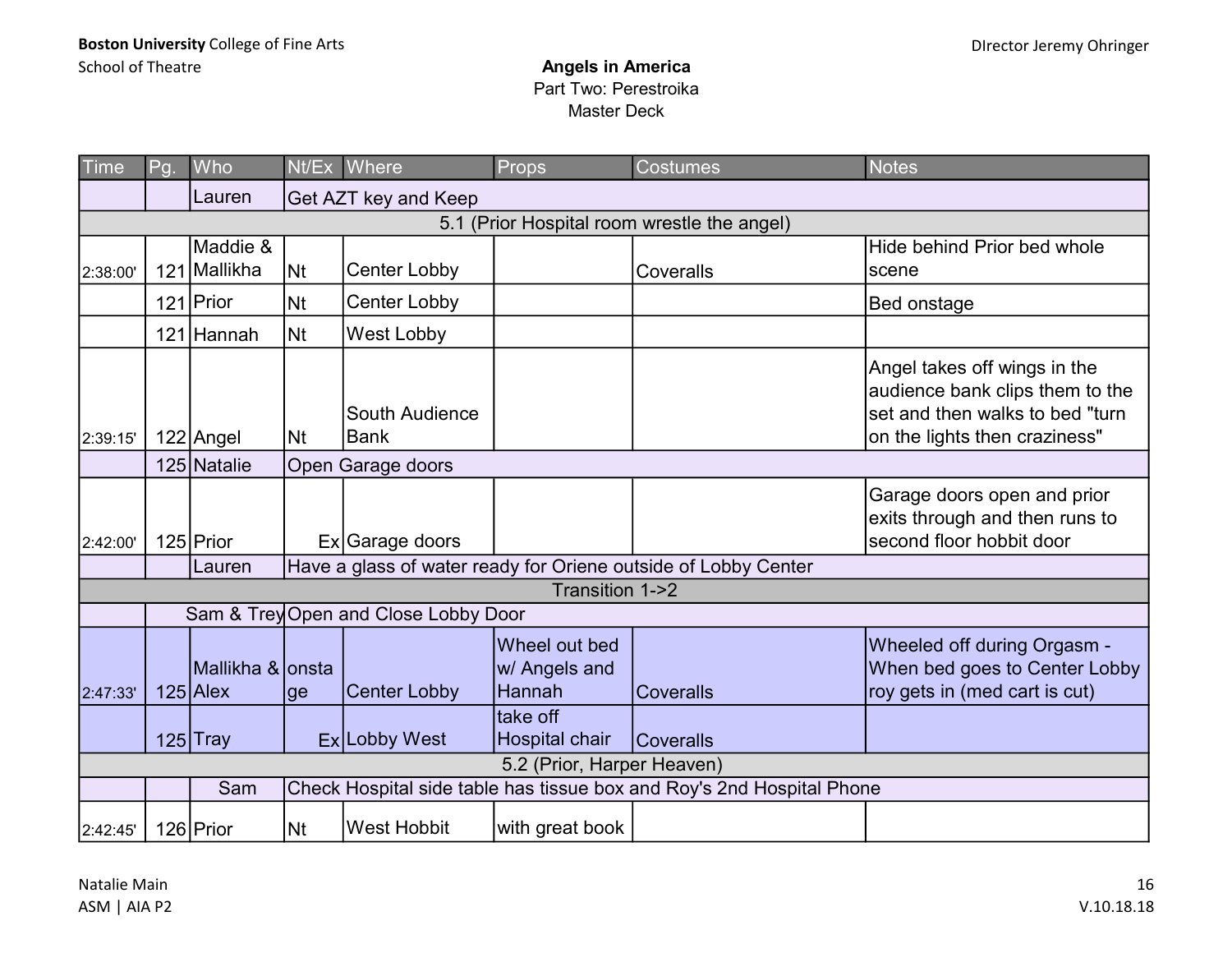| <b>Time</b> | Pg.             | Who                    | Nt/Ex           | Where                                | Props                           | <b>Costumes</b>      | <b>Notes</b>                                                  |  |  |  |  |
|-------------|-----------------|------------------------|-----------------|--------------------------------------|---------------------------------|----------------------|---------------------------------------------------------------|--|--|--|--|
|             |                 | 126 Harper             | N <sub>t</sub>  | 2nd floor N East   Cat               |                                 |                      |                                                               |  |  |  |  |
| 2:46:00'    |                 | 127 Harper             |                 | $Ex$ 2nd floor N East $Cat$          |                                 |                      | "Something I would like to see"                               |  |  |  |  |
| 2:46:15'    |                 | $128$ Angel            | N <sub>t</sub>  | 3rd floor Center                     |                                 | Coveralls            | Oriene quick change                                           |  |  |  |  |
|             |                 | 128 Prior              |                 | Ex West Hobbit                       |                                 |                      |                                                               |  |  |  |  |
|             |                 | 128 Angel              |                 | Ex 3rd floor Center                  |                                 |                      |                                                               |  |  |  |  |
|             |                 |                        |                 |                                      | Transition 2->3                 |                      |                                                               |  |  |  |  |
|             |                 |                        |                 | Sam & Trey Open and Close Lobby Door |                                 |                      |                                                               |  |  |  |  |
|             |                 | 128 Kendra             | <b>Nt</b>       | Center lobby                         | AZT fridge                      | <b>Coveralls</b>     | 3.2 spike                                                     |  |  |  |  |
|             |                 | Alex &<br>128 Mallikha | <b>Nt</b>       | <b>Center lobby</b>                  | <b>Hospital Bed</b><br>with Roy | <b>Coveralls</b>     | $5.1$ spike                                                   |  |  |  |  |
|             | 128             |                        | <b>Nt</b>       | lobby West                           | Hospital Chair                  |                      |                                                               |  |  |  |  |
|             |                 | Lauren                 |                 | <b>Give Belize AZT Key</b>           |                                 |                      |                                                               |  |  |  |  |
|             |                 |                        |                 |                                      | 5.3 (Mourning Kaddish)          |                      |                                                               |  |  |  |  |
| 2:46:30'    |                 | Louis &<br>128 Belize  | <b>Nt</b>       | Lobby West                           | sunglasses and<br>Bag           | Belize-nurse clothes |                                                               |  |  |  |  |
|             |                 | 128 Ethel              | <b>Nt</b>       | North West<br>staircase              | Purse                           |                      | in Hospital chair                                             |  |  |  |  |
| 2:51:00'    |                 | Louis &<br>131 Belize  |                 | Ex Lobby West                        | Sunglasses<br>and Bag           |                      |                                                               |  |  |  |  |
|             | Transition 3->4 |                        |                 |                                      |                                 |                      |                                                               |  |  |  |  |
|             |                 |                        |                 | Sam & Trey Open and Close Lobby Door |                                 |                      |                                                               |  |  |  |  |
|             |                 | $131$ Roy              | alread<br>there |                                      |                                 | in robe under covers | stand up and take off blanket<br>and walk to smaller platform |  |  |  |  |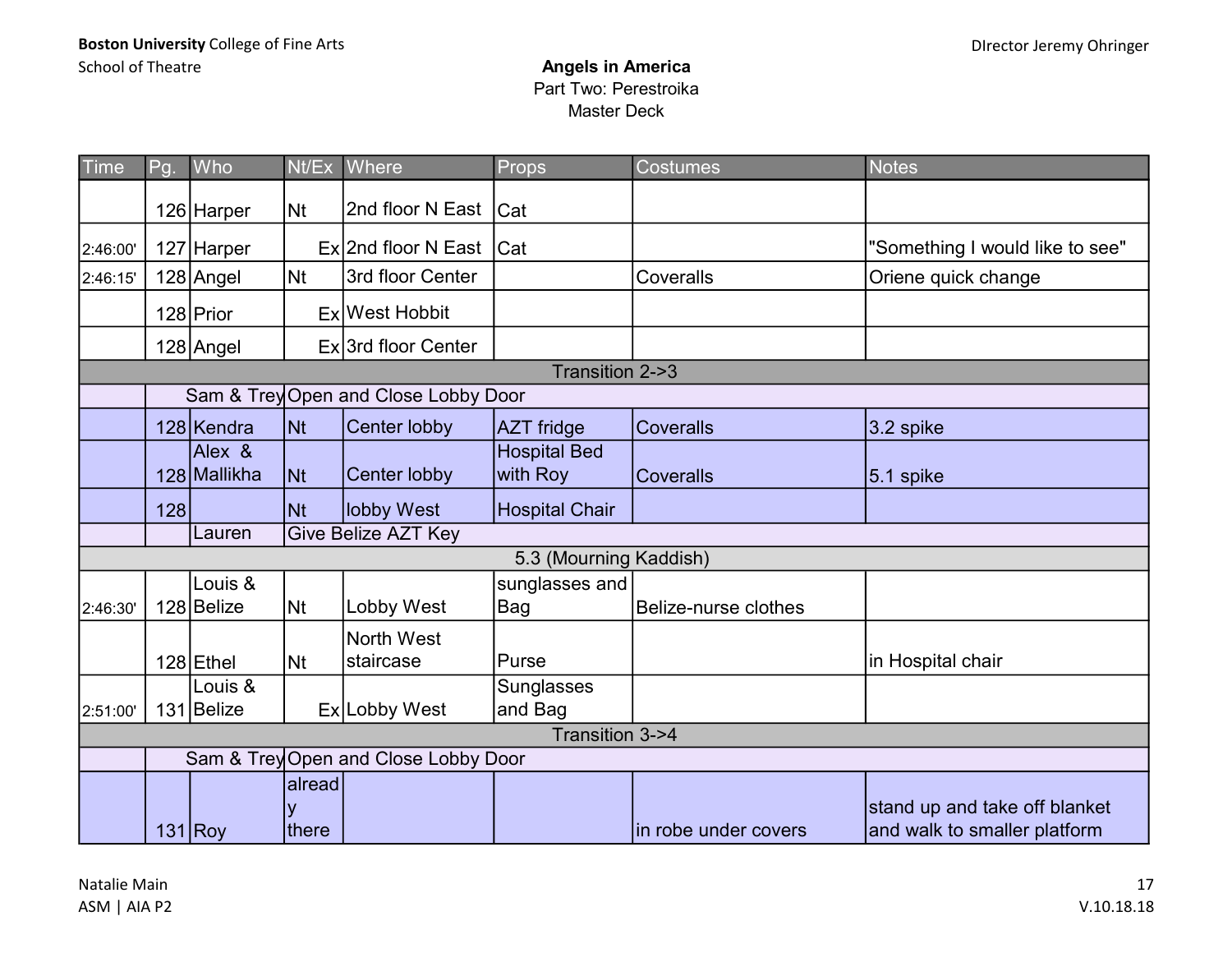| Time     | Pg.               | Who           |                          | Nt/Ex Where                                               | Props           | <b>Costumes</b>  | <b>Notes</b> |  |  |  |  |
|----------|-------------------|---------------|--------------------------|-----------------------------------------------------------|-----------------|------------------|--------------|--|--|--|--|
|          |                   | Mallikha &    |                          |                                                           | move bed off    |                  |              |  |  |  |  |
|          |                   | $131$ Alex    |                          | Ex Center Lobby                                           | sans Roy        | <b>Coveralls</b> |              |  |  |  |  |
|          |                   |               |                          |                                                           | take off AZT    |                  |              |  |  |  |  |
|          |                   | 131 Kendra    |                          | Ex Center Lobby                                           | fridge          | <b>Coveralls</b> |              |  |  |  |  |
|          |                   |               |                          |                                                           | Take off        |                  |              |  |  |  |  |
|          |                   |               |                          |                                                           | Hospital Chair, |                  |              |  |  |  |  |
|          |                   | $131$ Ethel   |                          | Ex Lobby West                                             | Purse           |                  |              |  |  |  |  |
|          |                   | Lauren        |                          | Get AZT key from Belize                                   |                 |                  |              |  |  |  |  |
|          | 5.4 (Roy and Joe) |               |                          |                                                           |                 |                  |              |  |  |  |  |
|          |                   | 132 $Rov$     |                          | Move small platform                                       |                 | Robe             |              |  |  |  |  |
|          |                   |               |                          | North West stairs                                         |                 |                  |              |  |  |  |  |
| 2:51:15' | $132$ Joe         |               | <b>Nt</b>                | to runway                                                 |                 |                  |              |  |  |  |  |
| 2:54:45' |                   | 134 Haper     | <b>Nt</b>                | Runway                                                    |                 |                  |              |  |  |  |  |
| 2:54:30' |                   | 134 Rov       |                          | Ex Runway                                                 |                 |                  |              |  |  |  |  |
|          |                   | Joe           |                          | Ex West                                                   |                 |                  |              |  |  |  |  |
| 2:55:01' |                   | 134 Harper    | Ex                       |                                                           |                 |                  |              |  |  |  |  |
|          |                   | $134$ Ashby   |                          | move great book to West Hobbit Door                       |                 |                  |              |  |  |  |  |
|          |                   |               |                          |                                                           | Transition 4->5 |                  |              |  |  |  |  |
|          |                   | Ashby         |                          | Trigger paperdrop                                         |                 |                  |              |  |  |  |  |
|          |                   |               |                          | Sam & Trey Open and Close Lobby Door                      |                 |                  |              |  |  |  |  |
|          |                   | Mallikha &    |                          |                                                           | radio & radio   |                  |              |  |  |  |  |
|          |                   | $134$ Tray    | <b>Nt</b>                | <b>Center Lobby</b>                                       | Itools          | <b>Coveralls</b> |              |  |  |  |  |
|          |                   |               |                          |                                                           | Turn on paper   |                  |              |  |  |  |  |
|          |                   | 134 Kendra    | $\overline{\mathsf{N}t}$ | 3rd floor N West   mechanism                              |                 | <b>Coveralls</b> |              |  |  |  |  |
|          | 5.5 (Heaven)      |               |                          |                                                           |                 |                  |              |  |  |  |  |
|          |                   | $134$ Ashby   |                          | Reveal the file cabinets and fans from the top two levels |                 |                  |              |  |  |  |  |
| 2:55:00  |                   | 134 Australia | Nt                       | 3rd floor N West                                          |                 | Coveralls        |              |  |  |  |  |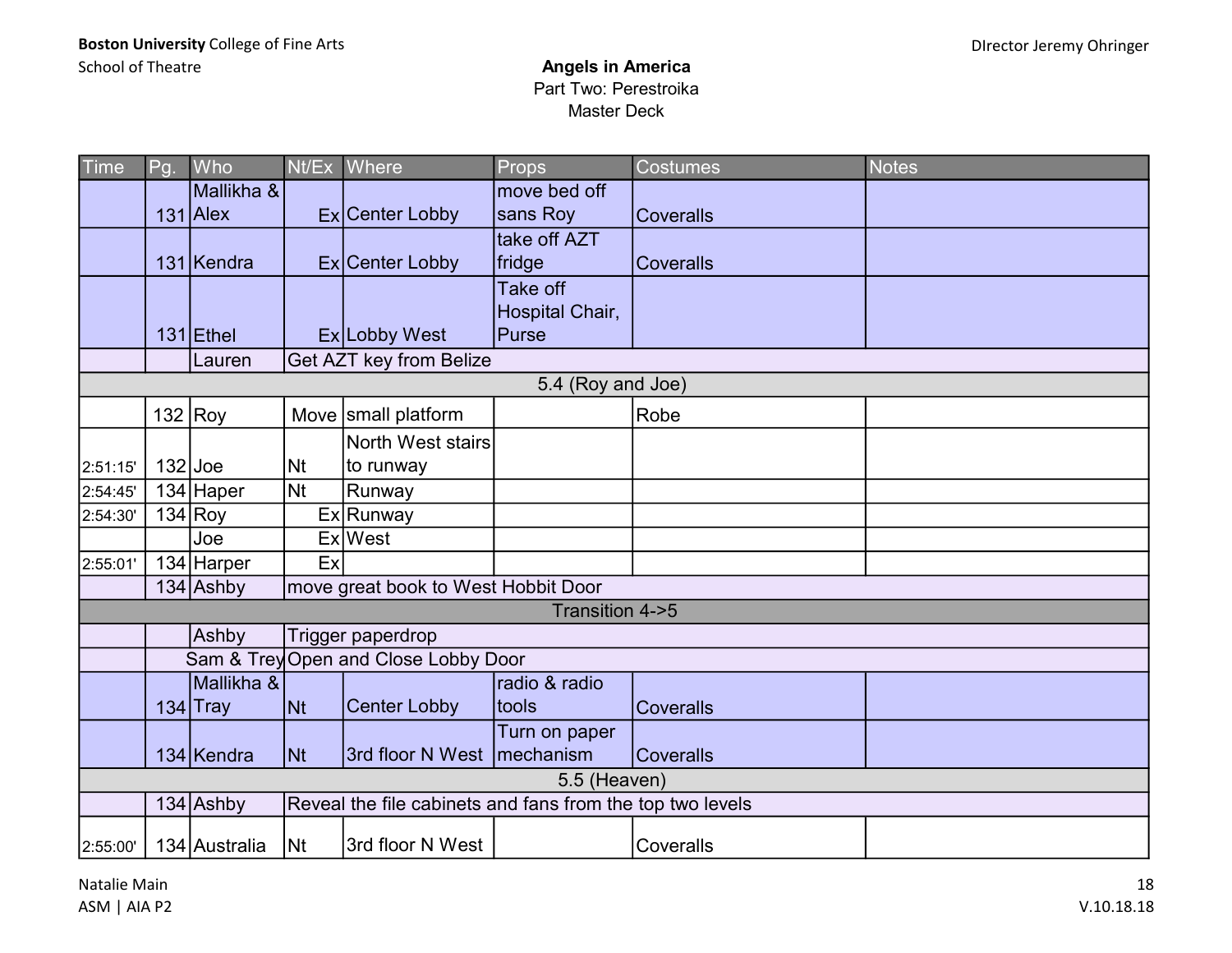| Time     | Pg. | Who                      | Nt/Ex     | Where                                | Props                                                                                           | <b>Costumes</b>                                                                           | <b>Notes</b>                 |
|----------|-----|--------------------------|-----------|--------------------------------------|-------------------------------------------------------------------------------------------------|-------------------------------------------------------------------------------------------|------------------------------|
|          |     | 134 Antartica            | Nt        | 2nd floor N West                     |                                                                                                 | Coveralls                                                                                 |                              |
|          |     | 134 Europa               | Nt        | 2nd floor N East                     |                                                                                                 | Coveralls                                                                                 |                              |
|          |     | 134 Asiantica            | <b>Nt</b> | <b>Center Lobby</b>                  |                                                                                                 | Coveralls                                                                                 |                              |
|          |     | 134 Oceania              | <b>Nt</b> | Lobby East                           |                                                                                                 | Coveralls                                                                                 |                              |
|          |     | 134 Africani             | <b>Nt</b> | <b>Lobby West</b>                    |                                                                                                 | Coveralls                                                                                 |                              |
|          |     | 138 Angel& Prid Nt       |           | South Audience<br><b>Bank</b>        |                                                                                                 | with Great Book                                                                           |                              |
|          |     | 143 All Angels           |           | Exlentered                           |                                                                                                 |                                                                                           |                              |
|          |     | 143 Ausiatica            |           | Ex Center lobby                      | Remove radio<br>& radio tools &<br><b>Great Book</b>                                            |                                                                                           |                              |
|          | 143 |                          |           |                                      | remove paper                                                                                    |                                                                                           |                              |
|          |     | Lauren                   |           |                                      |                                                                                                 | Preset Backpack on Hospital Chair and have right backstage Belize for Belize Quick Change |                              |
|          |     |                          |           |                                      | Transition 5->6                                                                                 |                                                                                           |                              |
|          |     |                          |           | Sam & Trey Open and Close Lobby Door |                                                                                                 |                                                                                           |                              |
|          |     | $143$ Nick               |           | lobby west                           |                                                                                                 | Quick change from<br>Oceania into Belize                                                  |                              |
|          |     | Mallikha &<br>$143$ Tray |           | Ex Center Lobby                      | Radio                                                                                           | <b>Coveralls</b>                                                                          |                              |
|          |     | Hannah &<br>$143$ Tray   | Nt        | <b>Center Lobby</b>                  | <b>Prior Hospital</b><br><b>Bed</b>                                                             | Tray- Coveralls Mallikha-<br><b>Doctor Quick Change</b>                                   | bed center same spike as 4.1 |
| 3:05:30' |     | 143 Belize               | <b>Nt</b> | <b>Lobby West</b>                    | bring on Hos<br><b>Chair and</b><br>backpack with<br><b>AZT</b><br>5.6 (Prior Hos Wizard of Oz) |                                                                                           |                              |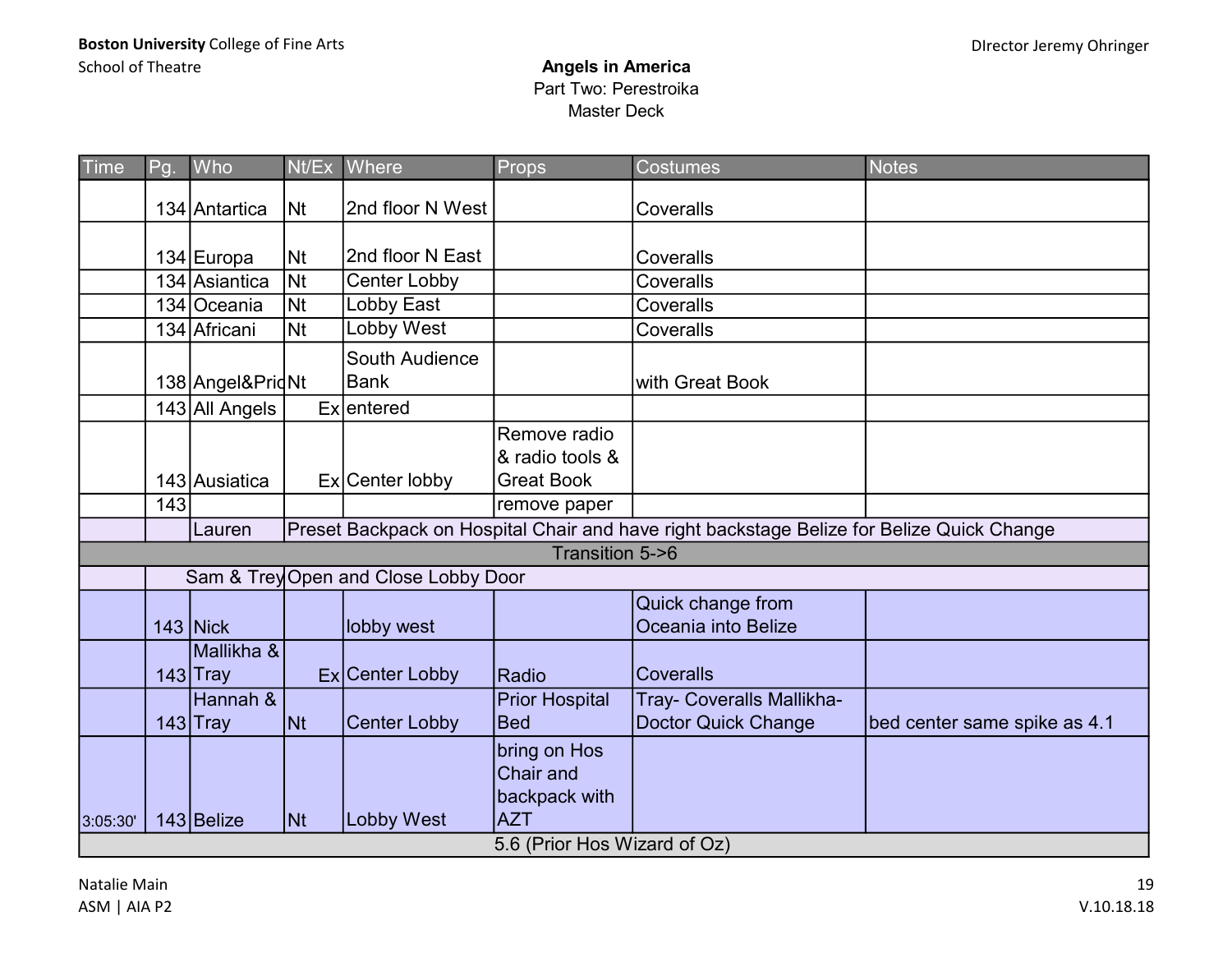| Time     | Pg.                                                        | Who               | Nt/Ex     | Where                                            | Props                         | <b>Costumes</b> | <b>Notes</b>                                 |  |  |  |  |
|----------|------------------------------------------------------------|-------------------|-----------|--------------------------------------------------|-------------------------------|-----------------|----------------------------------------------|--|--|--|--|
| 3:06:15' |                                                            | 144 Hannah        | <b>Nt</b> | Lobby East                                       |                               |                 |                                              |  |  |  |  |
| 3:07:00' |                                                            | 145 Louis         | <b>Nt</b> | <b>Lobby West</b>                                |                               |                 |                                              |  |  |  |  |
| 3:07:46' |                                                            | 145 Hannah        |           | Ex Lobby East                                    |                               |                 |                                              |  |  |  |  |
| 3:08:45' |                                                            | 146 Belize        |           | Ex Lobby West                                    | with Backpack                 |                 |                                              |  |  |  |  |
|          |                                                            |                   |           | 146 Louis & Pri remain onstage with Hospital Bed |                               |                 |                                              |  |  |  |  |
|          |                                                            |                   |           |                                                  | 5.7 (credit card 2nd Floor)   |                 |                                              |  |  |  |  |
| 3:08:50' |                                                            | 146 Harper        | <b>Nt</b> | 2nd floor N East                                 | Suitcase and pills            |                 |                                              |  |  |  |  |
|          | $146$ Joe                                                  |                   | Nt        | 2nd floor N West Credit Card                     | <b>Wallet and</b>             |                 |                                              |  |  |  |  |
| 3:10:45' |                                                            | 147 Haper         |           | Ex 2nd floor N West Suitcase and pills           |                               |                 |                                              |  |  |  |  |
|          | $147$ Joe                                                  |                   |           | Ex 2nd floor N East Credit Card                  | <b>Wallet and</b>             |                 |                                              |  |  |  |  |
|          |                                                            |                   |           |                                                  | Transition 7->8               |                 |                                              |  |  |  |  |
|          |                                                            |                   |           | Sam & Trey Open and Close Lobby Door             |                               |                 |                                              |  |  |  |  |
|          |                                                            | Alex &            |           |                                                  | <b>Prior Hospital</b>         |                 |                                              |  |  |  |  |
|          |                                                            | 147 Mallikha      |           | Ex Center Lobby                                  | Bed w/ Prior                  | coveralls       | "but you can't"                              |  |  |  |  |
|          |                                                            | 147 Louis         |           | Ex Lobby West                                    | <b>Hospital Chair</b>         |                 |                                              |  |  |  |  |
|          |                                                            |                   |           |                                                  | 5.8 (Flight to San Fransisco) |                 |                                              |  |  |  |  |
| 3:17:00' |                                                            | 148 Harper        | Nt        | NorthWest Stairc Suitcase                        |                               |                 | Harper keeps suitcase from<br>previous scene |  |  |  |  |
|          |                                                            | Harper            |           | Ex Runway                                        | Suitcase                      |                 |                                              |  |  |  |  |
|          |                                                            |                   |           |                                                  |                               |                 |                                              |  |  |  |  |
|          | Epilouge: Bethesda<br>Sam & Trey Open and Close Lobby Door |                   |           |                                                  |                               |                 |                                              |  |  |  |  |
|          |                                                            | <b>Mallikha</b>   |           |                                                  |                               |                 |                                              |  |  |  |  |
| 3:14:00' |                                                            | and<br>151 Maddie | <b>Nt</b> | Lobby West                                       | Wheel on<br>Fountain          | coveralls       |                                              |  |  |  |  |